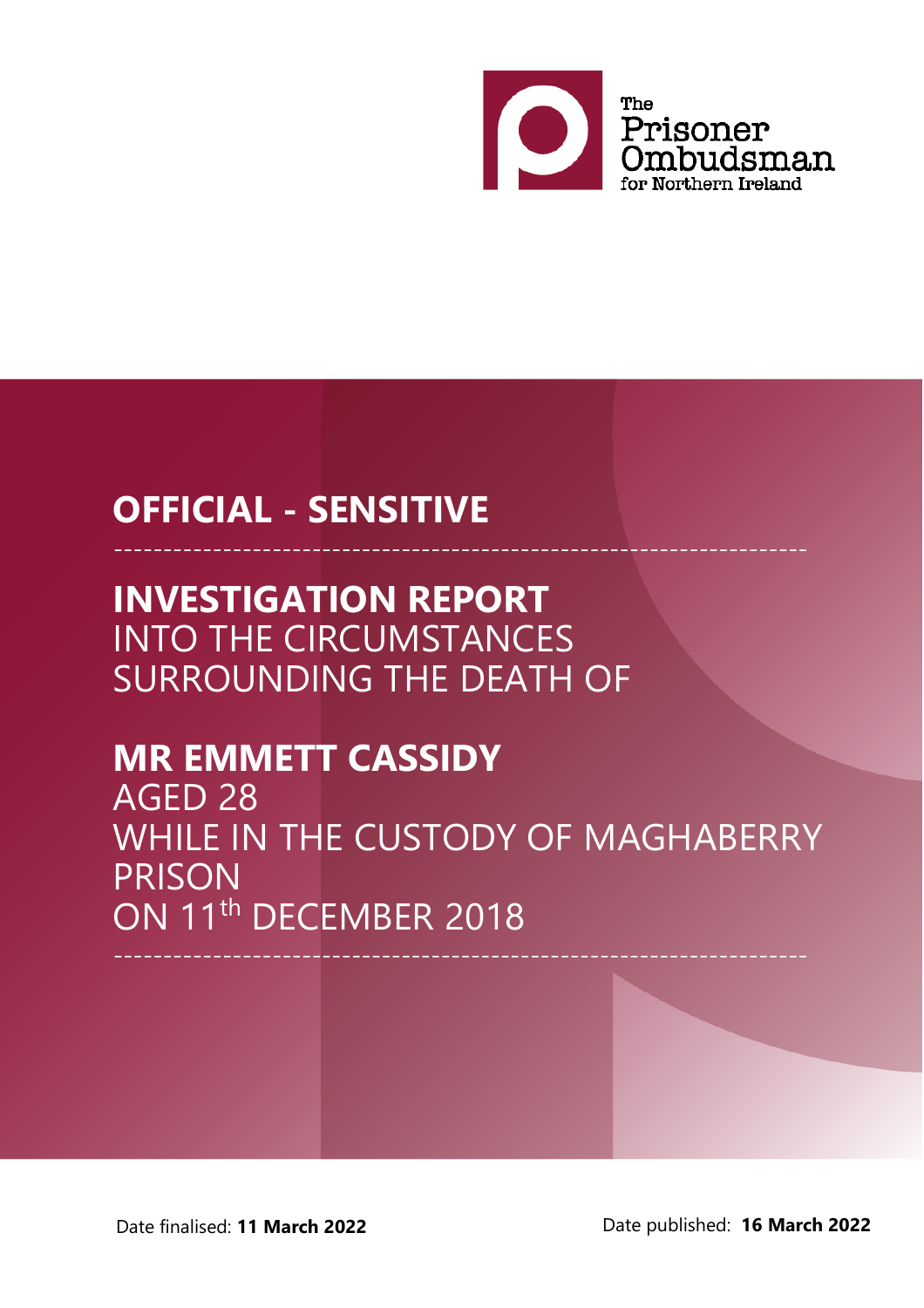### **The role of the Prisoner Ombudsman**

The Prisoner Ombudsman for Northern Ireland is responsible for providing an independent and impartial investigation of deaths in prison custody in Northern Ireland. This includes the deaths of people shortly after their release from prison and incidents of serious self-harm.

The purpose of the Prisoner Ombudsman's investigation is to find out, as far as possible, what happened and why, establish whether there are any lessons to be learned and make recommendations to the Northern Ireland Prison Service (the Prison Service) and the South Eastern Health and Social Care Trust (the Trust) for improvement, where appropriate.

By highlighting learning to the Prison Service, the Trust and others who provide services in prisons, the Ombudsman aims to promote best practice in the care of prisoners.

The objectives of death in custody investigations are set out in the Ombudsman's terms of reference and are to:

- establish the circumstances and events surrounding the death, including the care provided by the Prison Service;
- examine any relevant healthcare issues and assess the clinical care provided by the Trust;
- examine whether any changes in Prison Service or Trust operational methods, policy, practice or management arrangements could help prevent a similar death in future;
- ensure that the prisoner's family have an opportunity to raise any concerns they may have, and take these into account in the investigation; and
- assist the Coroner's investigative obligation under Article 2 of the European Convention on Human Rights, by ensuring as far as possible that the full facts are brought to light and any relevant failing is exposed, any commendable practice is identified, and any lessons from the death are learned.

Within the above objectives, the Ombudsman will identify specific matters to be investigated in line with the circumstances of an individual case.

In order that learning from investigations is spread as widely as possible, and in the interests of transparency, investigation reports are published on the Prisoner Ombudsman's website following consultation with the next of kin. Reports are also disseminated to those who provide services in prisons.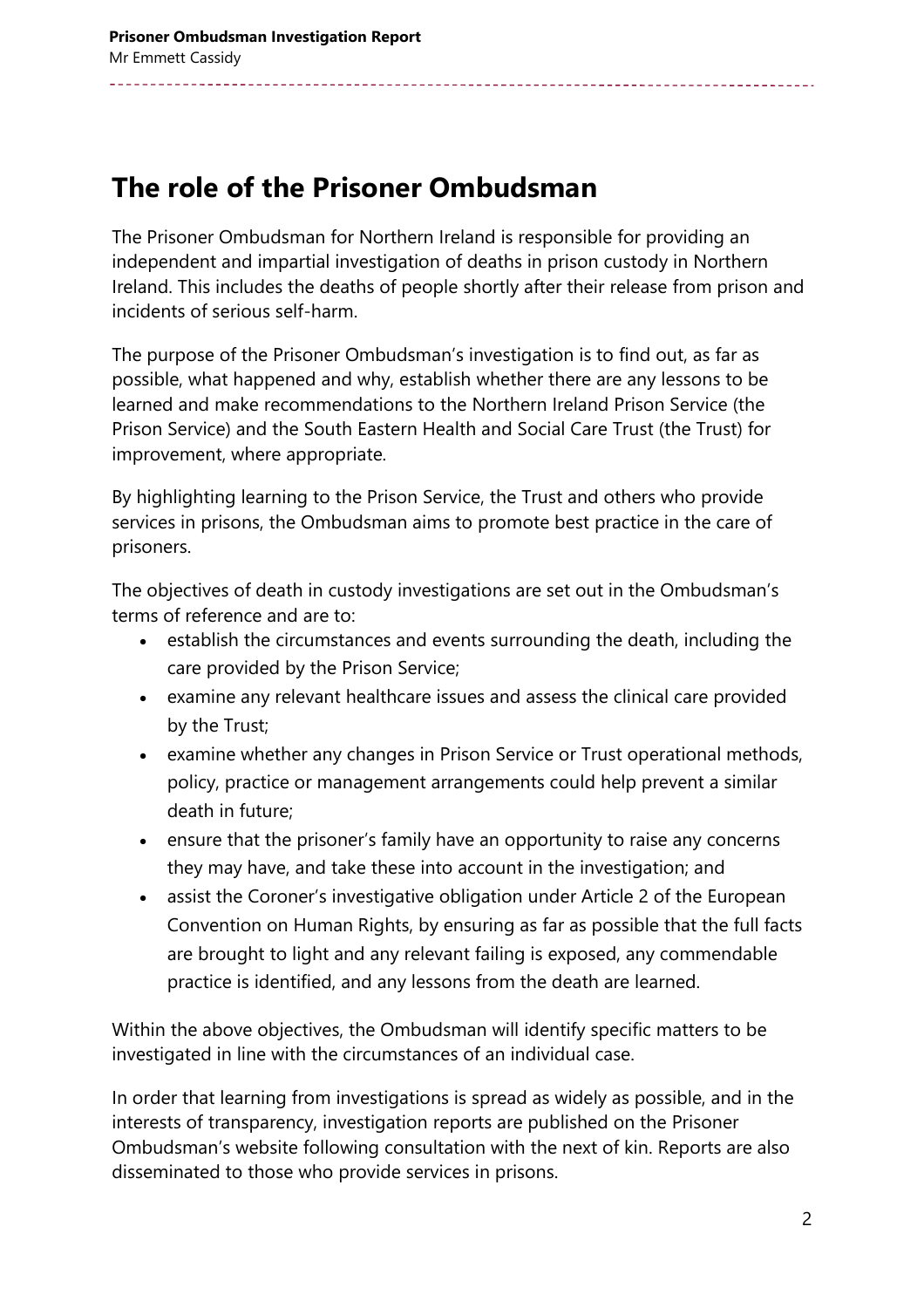## **Table of contents**

\_\_\_\_\_\_\_\_\_\_\_

| <b>Section</b> | <b>Contents</b>                               | Page number |
|----------------|-----------------------------------------------|-------------|
|                | Glossary                                      | 4           |
|                | Foreword from the Prisoner Ombudsman          | 5           |
| 1              | Background information - Maghaberry<br>Prison | 8           |
| 2              | Framework for this investigation              | 11          |
| 3              | Description of key events                     | 14          |
| 4              | Findings                                      | 26          |
| 5              | Conclusions                                   | 37          |
| 6              | Recommendations                               | 39          |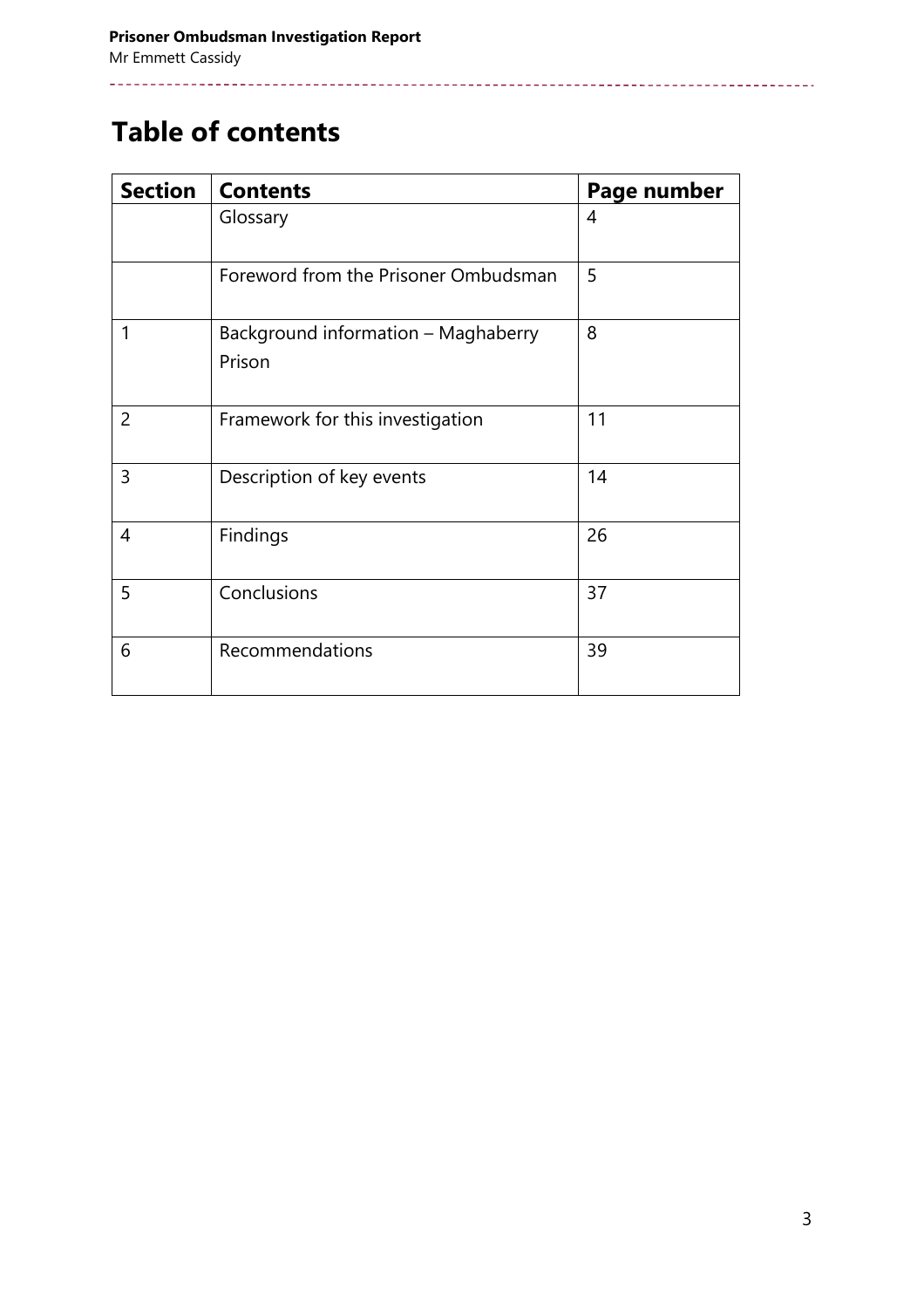# **Glossary**

| AA                | <b>Alcoholics Anonymous</b>                          |  |
|-------------------|------------------------------------------------------|--|
| <b>AD:EPT</b>     | Alcohol and Drugs: Empowering People Through Therapy |  |
| <b>CCTV</b>       | <b>Close Circuit Television</b>                      |  |
| <b>CJINI</b>      | Criminal Justice Inspection Northern Ireland         |  |
| <b>CPR</b>        | Cardiopulmonary Resuscitation                        |  |
| <b>ECR</b>        | <b>Electronic Care Record</b>                        |  |
| <b>GP</b>         | <b>General Practitioner</b>                          |  |
| <b>IMB</b>        | Internal Monitoring Board                            |  |
| <b>MHMDTM</b>     | Mental Health Multi-Disciplinary Team Meeting        |  |
| <b>NICE</b>       | National Institute for Health and Care Excellence    |  |
| <b>NIPS</b>       | Northern Ireland Prison Service                      |  |
| <b>PECCS</b>      | Prisoner Escorting and Court Custody Service         |  |
| <b>PIPE</b>       | Psychologically Informed Planned Environment         |  |
| <b>PREPS</b>      | Progressive Regimes & Earned Privileges Scheme       |  |
| <b>PRISM</b>      | Prisoner Record and Inmate System Management         |  |
| <b>PSST</b>       | Prisoner Safety and Support Team                     |  |
| <b>SPAR</b>       | Supporting Prisoners At Risk (Procedure)             |  |
| <b>SPAR (EVO)</b> | Supporting People At Risk (Evolution)                |  |
| <b>SEHSCT</b>     | South Eastern Health and Social Care Trust           |  |
| <b>SIR</b>        | Security Intelligence Report                         |  |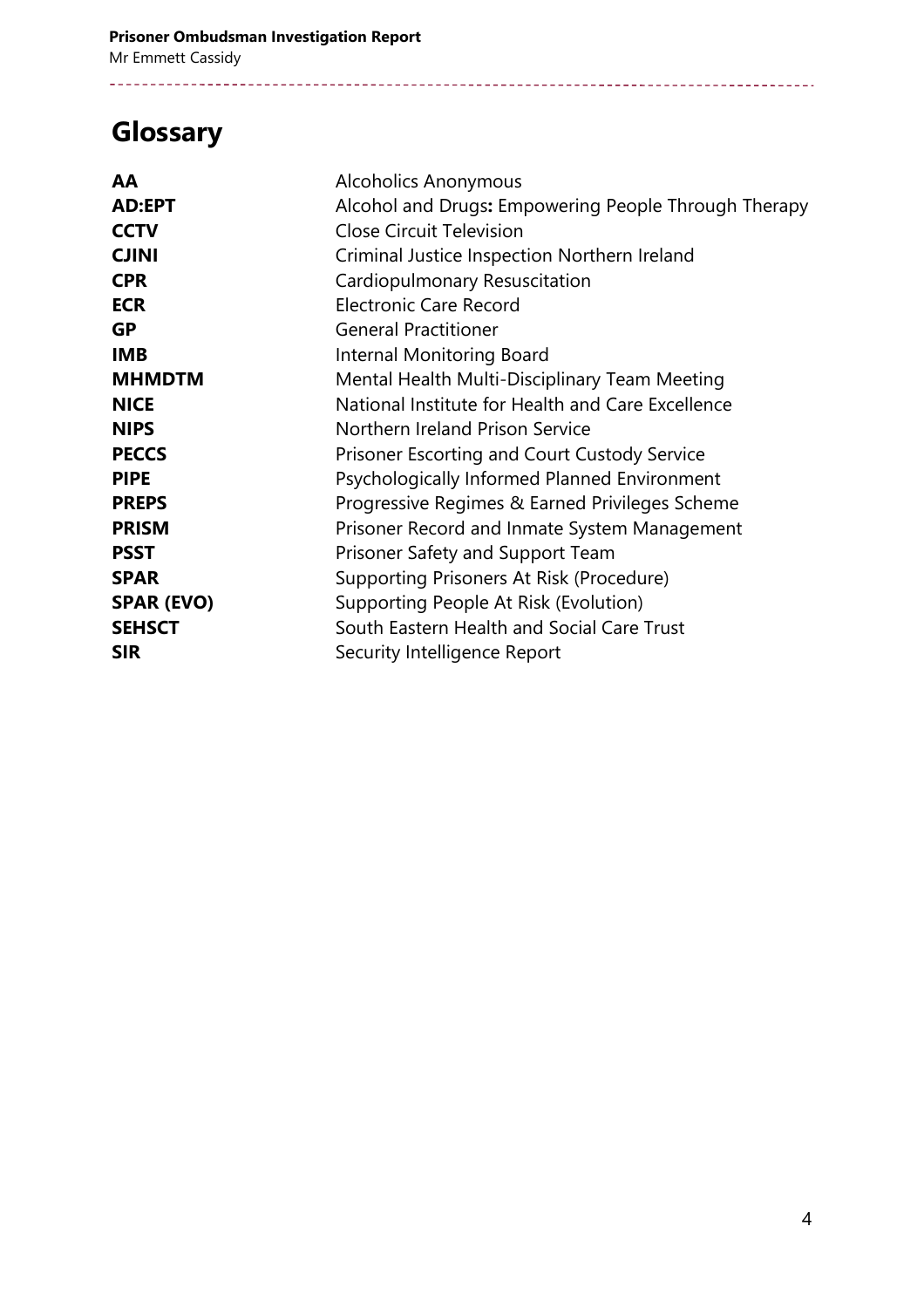## **Foreword from the Ombudsman**

The death of a loved one is always difficult. The fact that a death occurs in custody, or shortly after someone is released from prison, has particular difficulties given the loss families experience when a loved one is taken into custody and the trust they must place in the Prison Service, the Trust, and others, to ensure the safety and wellbeing of their loved one.

All those in custody should expect to be treated decently and with respect, receiving the best care possible for their wellbeing and rehabilitation.

This report seeks to address and inform several interested parties, with the intention of them learning from the findings. While these interested parties are important to ensure change to care in custody, this report is written with Mr Cassidy's family primarily in mind. It is critical that, as far as we can, we provide explanations and insight to bereaved relatives. I am grateful to them for their contribution to this investigation and I appreciate their patience. I offer my sincere condolences to them on their sad loss and hope this report provides information to address some of the questions they raised and explains events leading up to Mr Cassidy's death. The learning, expressed in recommendations, will, I hope, bring some comfort to families who are grieving and confidence to those who have family members in custody.

Mr Cassidy died in hospital on 11 December 2018, after being found hanging in his cell in Maghaberry Prison on 07 December 2018. He was 28 years old.

He had a history of self-harm and struggled with addiction to drugs. He was remanded to Maghaberry Prison and had been granted bail but died before a suitable bail address could be provided. In the 15 weeks he was in custody he was managed under the Prison Service Supporting Prisoners at Risk procedures (SPAR) on three occasions. He had been referred to the prison's mental health team for a routine assessment which was completed. After consideration at a multi-disciplinary meeting, he was discharged from the mental health team caseload.

Two days before he was found hanging Mr Cassidy's mother raised concerns with the prison about his wellbeing. A prison officer checked on him shortly afterwards and was satisfied that there was no cause for concern at that time.

The Clinical Reviewer, Professor Jenny Shaw, concluded that Mr Cassidy's death could not have been predicted with any certainty and although there were missed opportunities in his care, these would not have prevented his death.

This investigation underlines the need for an important discussion about how the needs of people like Mr Cassidy can be better managed in prison.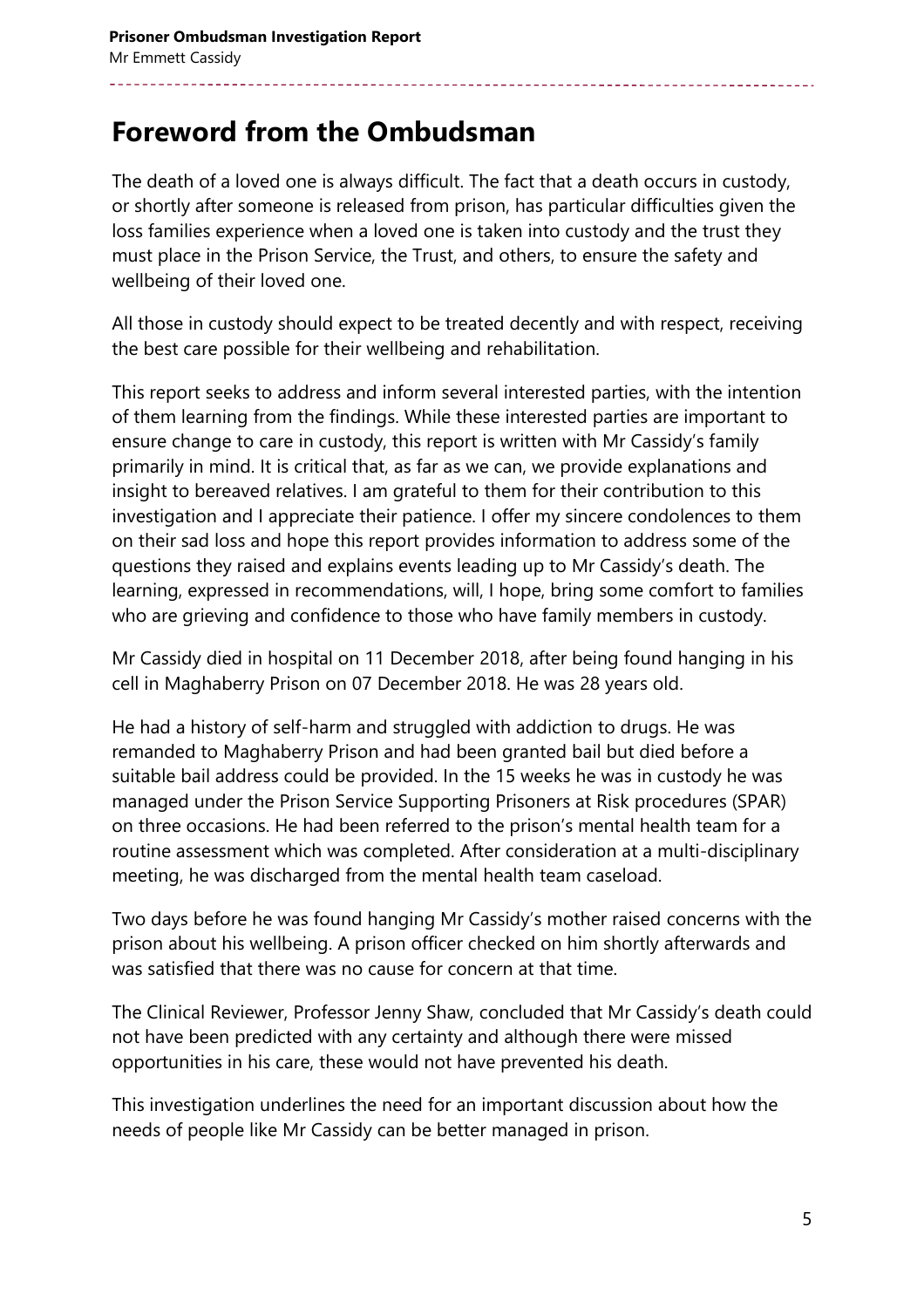Mr Cassidy was a vulnerable young man who had many problems. His life history indicates a number of risk factors (Section 4) including his addictions, bereavement and physical pain. Mr Cassidy's risk factors may be described as 'sub-diagnostic' in that his problems were below the threshold for secondary mental health care intervention. He is not alone within the prison population. This is the third case I examined in 2018 which, on the whole, the processes and procedures one might expect the Prison Service and the Trust to have in place were followed. What was lacking was some means of connecting a series of individual incidents to build a better understanding of Mr Cassidy's emotional pain and mental turmoil leading to a formulated plan to address his specific needs.

It seems to me that Mr Cassidy was asking for help in all sorts of ways but no-one could hear him because there was not an appropriate diagnostic pathway to define his needs and respond. I am very mindful that people in prison do not suddenly experience problems as they come through the prison gates. They bring their challenges with them. Prisons and their partner agencies then find themselves in the position of having to respond, often when this has not been possible in the community.

I recently raised a number of cases, 2 published<sup>1</sup> and 3 to be published, including that of Mr Cassidy, with the Prison Service and the Trust. I subsequently wrote to the Director, Reducing Reoffending, Department of Justice in August 2020 setting out the wider issues of concern which these cases raise and asking that they are considered by the joint Departmental Health and Justice Improving Health within Criminal Justice Implementation Group. I would like to see some innovative thinking and proposals developed and tested on how we might engage with people such as Mr Cassidy differently to improve their lives, keep them safe and reduce the risk of them reoffending.

At the time of writing a new Supporting People at Risk Procedure is in place across all prisons: SPAR Evolution (SPAR Evo). This new procedure should address concerns I and others have raised. SPAR Evo is now due for review and I hope the review will demonstrate improvements already made and further improvements to ensure the needs of prisoners are responded to effectively.

Additionally, a *Review of Services Provided to Vulnerable Persons Detained in Prisons in Northern Ireland* was published by the Regulation and Quality Improvement Authority (RQIA) in October 2021.<sup>2</sup> Recommendations in the Review Report will be critical to improving services, not least in addressing a more substantial and comprehensive needs assessment for people coming into custody. The more comprehensive needs assessments will then form a significant base of information

<sup>1</sup> Mr U and Mr Cassidy, <https://niprisonerombudsman.gov.uk/>

<sup>2</sup> <https://www.rqia.org.uk/reviews/review-reports/2021-2022>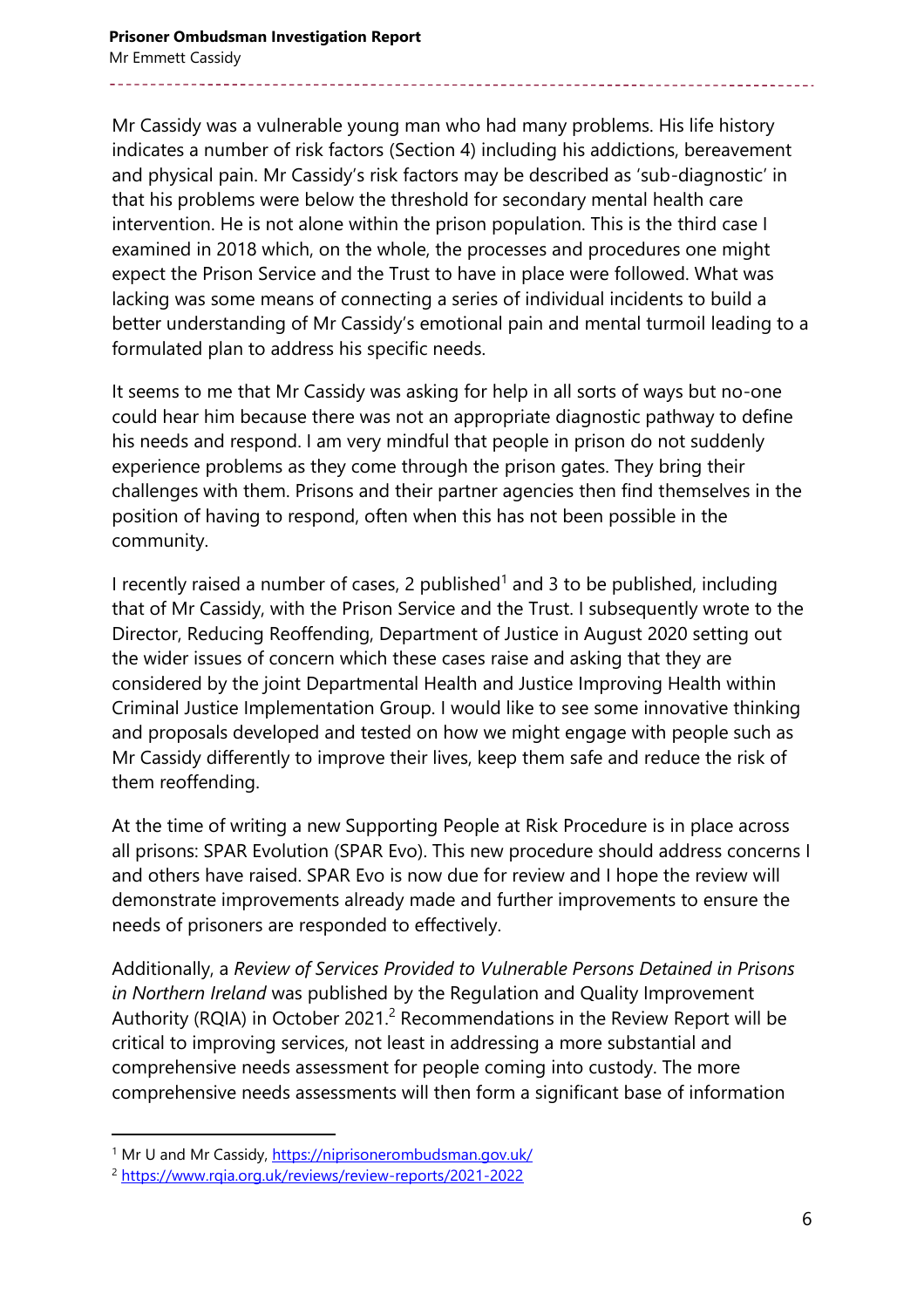and evidence to develop healthcare responses in relation to the healthcare needs of the prison population. The review recognises that it will take some time to develop a new approach to needs assessment. The significance of the needs assessment cannot be overstated and is recognised in RQIA's review as, for example, leading to an integrated model of care for mental health provision.<sup>3</sup> I welcome RQIA's review and its recommendations and look forward to contributing to the implementation of those recommendations where I can.

This report contains one recommendation that community records should be reviewed before a patient is discharged from the mental health team caseload, which was not accepted. The response to the recommendation is set out in Section 6 of this report.

I thank Mr Cassidy's mother for meeting with me. She told me about how her son had, as a young man, taken the decision to donate his organs. This was important information and reminded me again of the depth of loss families experience and the far-reaching impacts of their grief. It is critical to remember that each individual who dies in custody, as Mr Cassidy did, is a person with their own particular traits and in Mr Cassidy's case there was compassion for others. He chose to give hope to others by gifting his organs for donation in the event of his death. He received the *Order of St John Award for Organ Donation* which was recognition of his contribution and is tribute to the cherished memories he has left with his loved ones, particularly his mother.

I am also grateful to the Prison Service, the Trust and Professor Shaw for their contributions to this investigation. Others have helped in the information gathering process and to them I also extend my gratitude.

angal

**DR LESLEY CARROLL Prisoner Ombudsman for Northern Ireland**

<sup>&</sup>lt;sup>3</sup> **Recommendation 6 (Priority 2):** Commissioners (currently the HSCB) and providers (SEHSCT) should work together to develop a service specification for an integrated model of care for mental health provision within the prison service; this should be informed by a robust needs assessment taking into account the needs of vulnerable people in custody. Underpinned by the right to health, there should be equitable seven-day provision across all prison sites. (p26)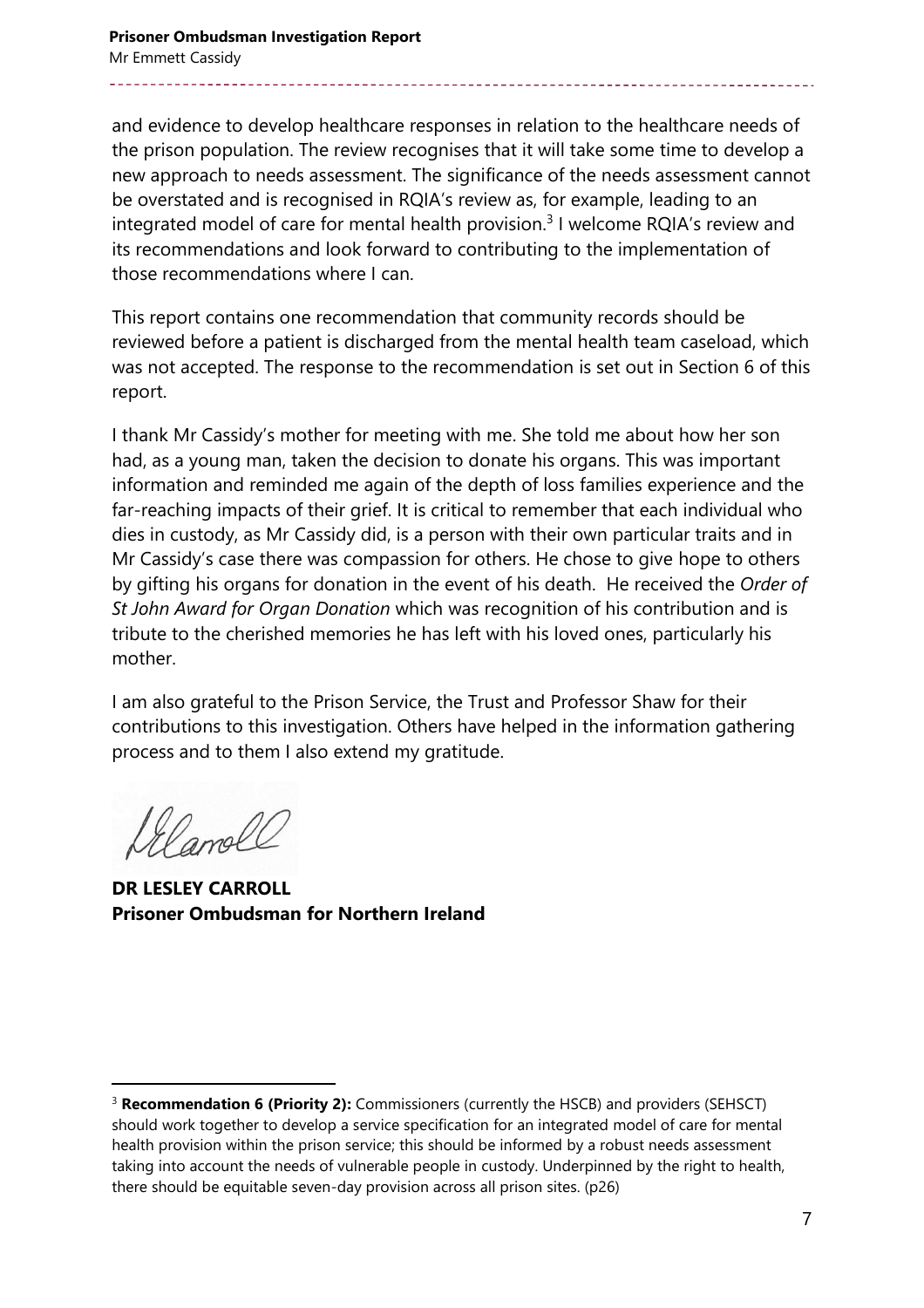# **Section 1: Background information – Maghaberry Prison**

#### **1.1 Maghaberry Prison**

Maghaberry Prison is a high security prison, which holds male adult sentenced and remand prisoners. The population in the prison at the time of the incident involving Mr Cassidy was 806.

Maghaberry Prison has a Prisoner Safety and Support Team (PSST) whose responsibilities include supporting vulnerable prisoners.

Since 2008, the Trust have provided Prison Healthcare Services. There is a 24 hour Primary Healthcare Service and the Mental Health Team is on site Monday to Friday between 08:00 and 17:00. From 30 October 2020 this service became available seven days a week. Also from October 2020 all mental health committal triage has moved from being an in part paper based exercise to taking place face to face. There are no in-patient beds.

### **1.2 Criminal Justice Inspection (CJINI)**

The most recent inspection of Maghaberry Prison was in April 2018 and the report was published in November 2018. Inspectors reported that Maghaberry Prison had settled considerably since the last full inspection in May 2015 and was now a much safer prison.

The overall picture of safety had progressed significantly and levels of violence and disorder had reduced. However, inspectors remained concerned that work to support the most vulnerable men at Maghaberry Prison had not developed to the same level as other aspects of safety.

The CJINI Safety of Prisoners Report, published jointly with RQIA in November 2019, highlighted that one of the most difficult issues facing the Prison Service was the identification of those more vulnerable people in the population. The report describes 'a concentration of need within prison establishments'<sup>4</sup> and emphasises remaining concerns that prisons do not provide, 'the therapeutic environment required for prisoners with complex needs…'<sup>5</sup> Recommendations in the RQIA report chime with my concerns about collaboration to ensure information is shared

<sup>4</sup> "The health profile of prisoners, the high level of mental ill-health, personality disorder, learning difficulty, drug and alcohol addiction, the proportion of prisoners on medication, and in numerous cases a combination of these factors, together with other vulnerability factors, all created a concentration of need within the prison establishments." The Safety of Prisoners held by the NIPS: A Joint Inspection by CJINI and the RQIA, November 2019, p11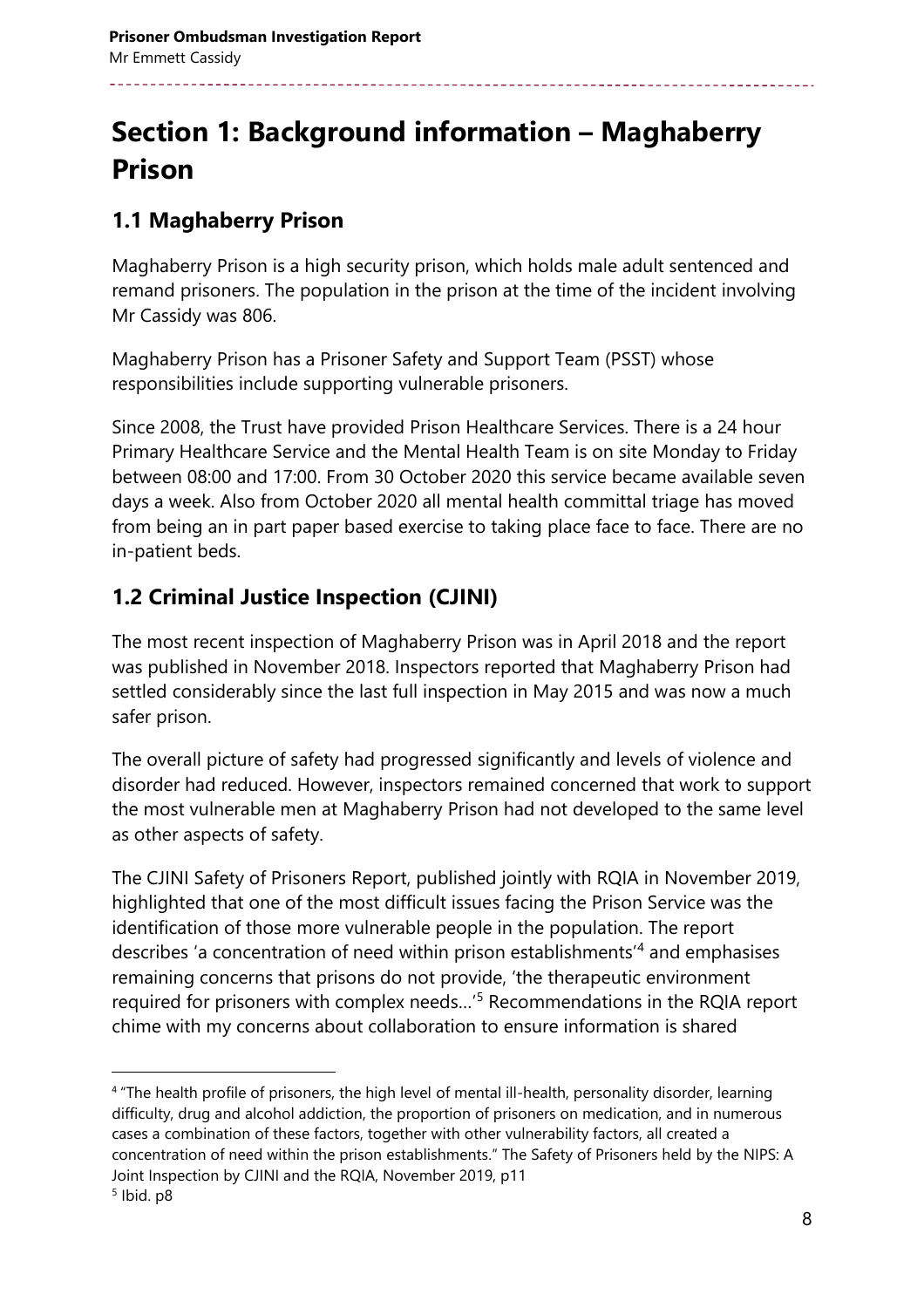between agencies to ensure effective assessment of and response to prisoner needs. I reiterate the recommendation that the Trust and the Prison Service review and address the effectiveness of joint working so as to create a therapeutic environment to help stabilise individuals at risk and manage their imprisonment more safely.

### **1.3 Regional and Quality Improvement Authority (RQIA)**

RQIA is the independent body responsible for regulating, inspecting and reviewing the quality and availability of health and social care services in Northern Ireland. Following events in 2016 when my Office carried out an investigation into a serious adverse incident and a number of suicides in prison, a review was commissioned by the Departments of Health and Justice to consider provision for particularly vulnerable persons in prison. The purpose of RQIA reviews is to identify best practice, highlight gaps or shortfalls in services where improvement is required and to protect the public interest. A long awaited report of the *Review of Services for Vulnerable Persons Detained in Northern Ireland Prisons* was published on 05 October 2021. All recommendations are to be delivered within 18 months of publication of the report.

### **1.4 Independent Monitoring Board (IMB)**

Maghaberry Prison has an IMB whose role is to satisfy themselves regarding the treatment of prisoners.

The 2018-19 IMB Annual Report for Maghaberry Prison reiterated continued improvement with the Core Day: a more structured approach to education and greater focus on reducing the amount of drugs coming into prison.

The IMB said that the prison was now a safer and more stable environment. The Board also reported significant changes in the field of safer custody including the introduction of updated operating procedures for Supporting People At Risk of suicide or self-harm.

As in previous years, IMB drew attention to the high percentage of prisoners in custody with mental health issues and substance/alcohol misuse problems, which often interlink. There were also prisoners diagnosed with Personality Disorder which does not come under the scope of the Mental Health (Northern Ireland) Order 1986 The Board acknowledged the challenges the Prison Service and the Trust had in terms of managing this client group and the care, compassion and understanding shown to these prisoners.

### **1.5 Prisoner Escorting and Court Custody Service (PECCS)**

PECCS is responsible for the safe operation of the cell holding areas in each courthouse in Northern Ireland and were responsible for Mr Cassidy's care at court. PECCS staff also transferred Mr Cassidy safely to Maghaberry Prison.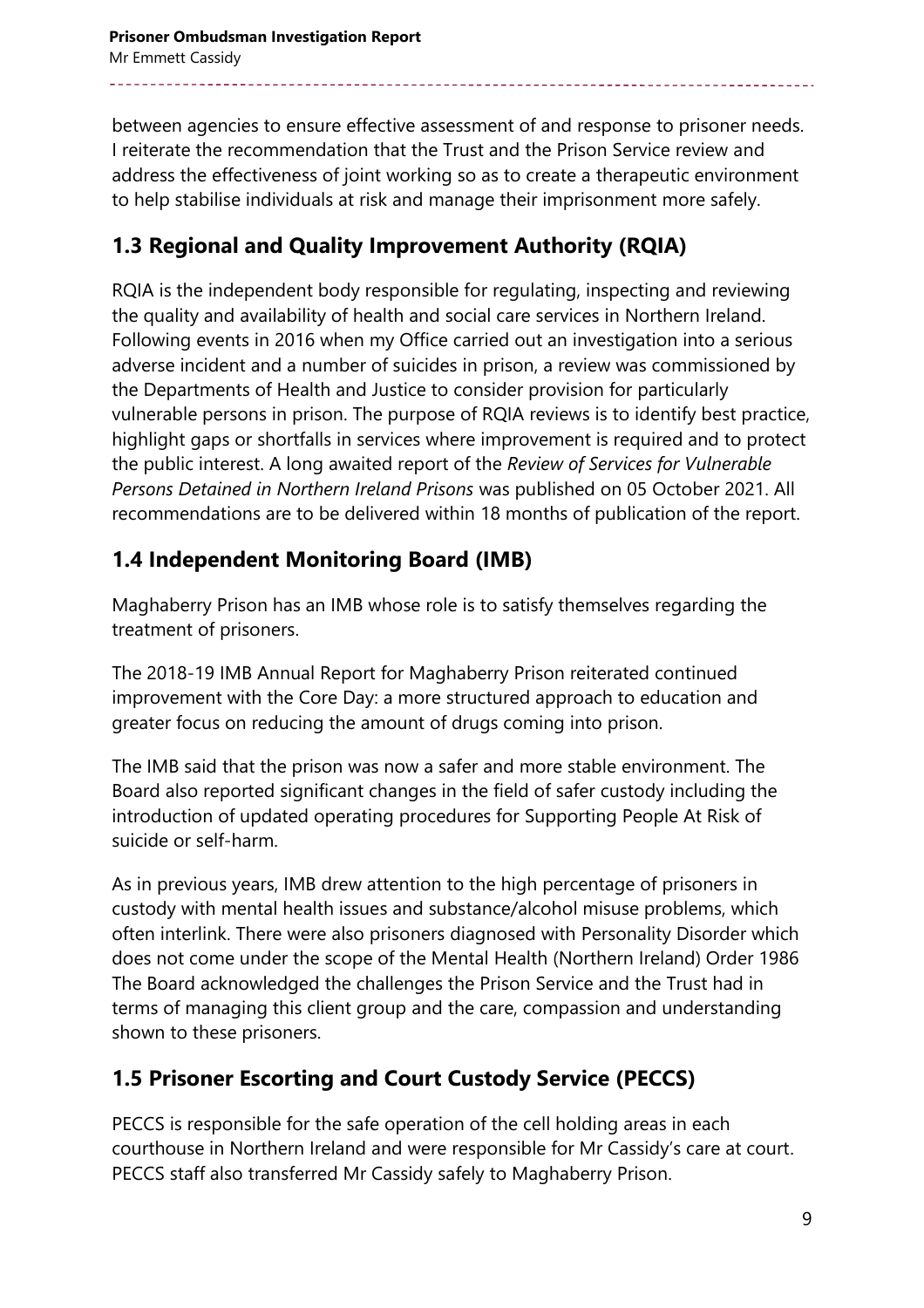#### **1.6 Previous incidents at Maghaberry Prison**

Mr Cassidy's death was the third self-inflicted death at Maghaberry Prison during 2018. Although the three men who died were located in different residential units and the circumstances of their deaths do not appear to be related, a number of shared learning points have emerged from my investigation of these deaths, which I will comment on in Section 4.

-------------------------------------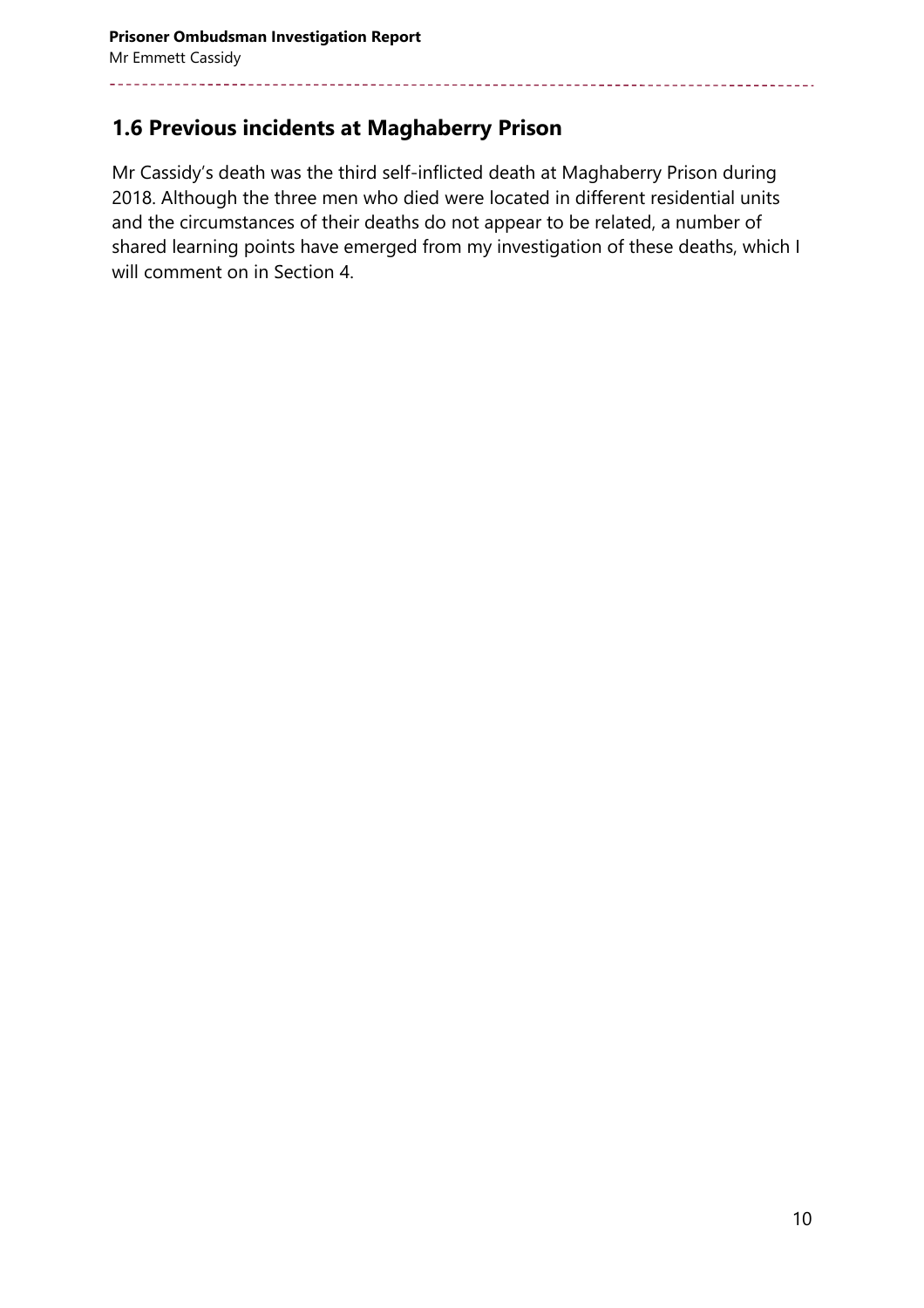## **Section 2: Framework for this investigation**

Mr Cassidy died at hospital as a consequence of injuries he sustained when he was found hanging in his cell at Maghaberry Prison. As his death resulted from events which occurred while he was in custody, I am required to investigate and report on the circumstances surrounding his death.

This investigation was conducted in line with my Terms of Reference and aims to provide explanations, where possible, to Mr Cassidy's family.

#### **2.1 Questions raised by Mr Cassidy's family**

Mr Cassidy's family raised a number of questions relevant to my investigation when they met with my predecessor. These are summarised below:

- What was the timeline of events leading to Mr Cassidy's death?
- Why was he committed to custody on 31 August 2018 and was this for his own safety?
- Had he been allowed to use the prison telephones while he was in custody?
- Had he self-harmed before his death as he had fresh cuts on his forearms?
- Why he was not released to what the family believed to be a suitable bail address prior to his death?
- Was the resuscitation effort adequate, as the family were advised by hospital staff that Mr Cassidy had been without oxygen for 1 hour and 45 minutes?
- Did Mr Cassidy receive treatment at least comparable to that which he would have received in the community?

### **2.2 Investigation methodology**

My investigation methodology is designed to thoroughly explore and analyse all aspects of each case including any questions raised by bereaved relatives. The following information was gathered and analysed by my Investigating Officer:

- Prison Service records including Closed Circuit Television (CCTV) footage and telephone calls made by Mr Cassidy prior to his death;
- Interviews with prison and healthcare staff; and
- Healthcare records.

All of this information was carefully examined and I have detailed the relevant matters, which underpin my findings, in this report.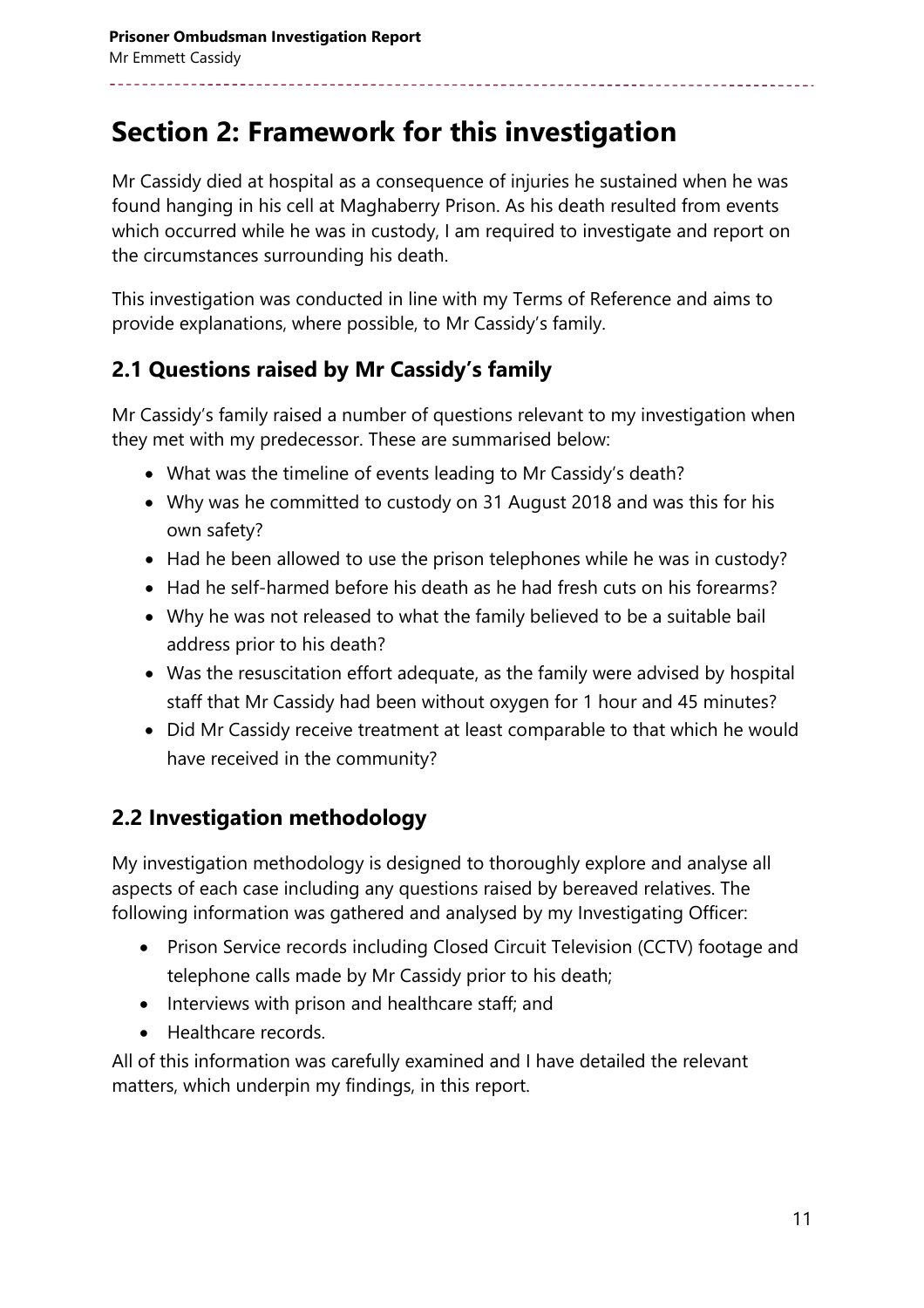#### **2.3 Independent advice**

When appropriate, I commission an independent clinical review of specific aspects of healthcare. A clinical reviewer is commissioned from an agreed list, usually to provide a peer review of healthcare provision, and they provide a report with recommendations. My office provides relevant documentation and reviewers receive a Terms of Reference specific to each case. They provide an independent, expert opinion about care provided. A clinical reviewer may, for example, assess delivery of care in relation to current clinically approved guidelines, local and national. They will keep in mind whether or not care has equivalency with that provided in the community and any learning to improve care in the future.

I commissioned an independent clinical review of the healthcare provided to Mr Cassidy which was conducted by Professor Jenny Shaw. Professor Shaw is a Consultant Forensic Psychiatrist at Greater Manchester Mental Health Foundation Trust and a Professor of Forensic Psychiatry, University of Manchester. As a forensic psychiatrist she has particular experience of assessing and treating patients involved in the judicial process, and in the preparation of psychiatric reports.

Professor Shaw provided me with a report setting out her opinion on the matters she was asked to consider. I have included her opinion on relevant healthcare matters in my investigation report.

#### **2.4 Scope and remit of the investigation**

The specific objectives of this investigation were to establish:

- The circumstances leading up to Mr Cassidy being found unresponsive.
- If Mr Cassidy's healthcare needs were appropriately managed and if the care provided was at least equivalent to that he might have received in the community.
- If Mr Cassidy was appropriately managed on a SPAR and if the decision to close the SPAR on 01 December 2018 was appropriate.
- If the response to Mrs Cassidy's call on 05 December 2018 was appropriate and if it took account of a recommendation made in a published report concerning the death in custody of a <sup>6</sup>Mr O'Driscoll.
- If the response to the incident on 07 December 2018 was effective and specifically if the initial response from healthcare was timely.

<sup>6</sup> Report of the investigation into the death of Mr O'Driscoll, <https://niprisonerombudsman.gov.uk/publications/death-in-custody>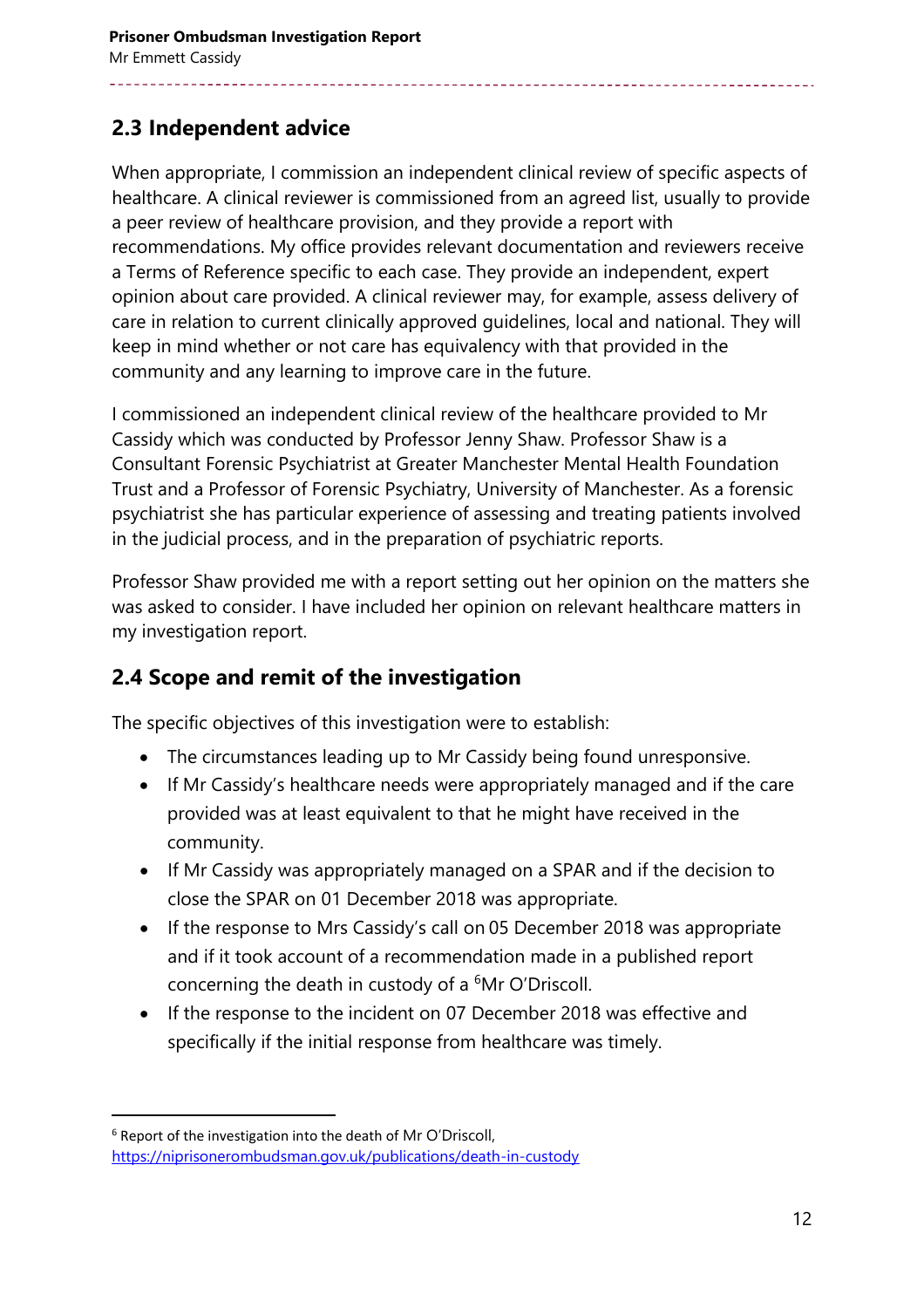<u>. . . . . . . . . . .</u>

 If Mr Cassidy's death could have been predicted and if there were opportunities to prevent it.

\_\_\_\_\_\_\_\_\_\_\_\_\_\_\_\_\_\_\_\_\_\_\_\_\_\_\_\_\_\_

<u>\_\_\_\_\_\_\_\_\_\_\_\_\_\_\_</u>

A description of the key events leading up to Mr Cassidy's death are set out in Section 3 and my findings are set out Section 4.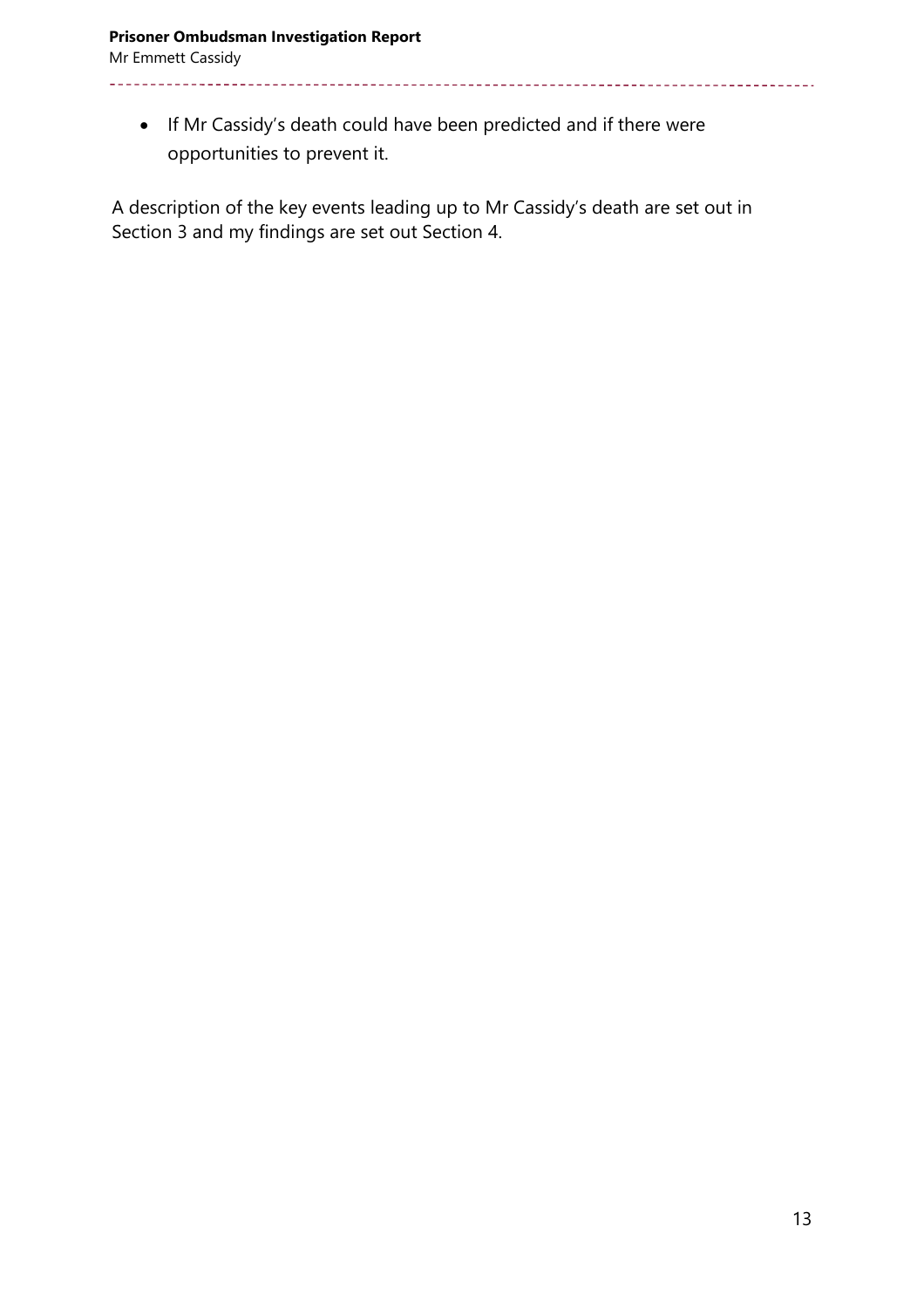# **Section 3: Description of key events**

### **Committal and period in Bann House**

Mr Cassidy was remanded to Maghaberry Prison on 31 August 2018 (a Friday). He had previously been remanded on the same charges during July 2018 and was released on bail on 03 August 2018. He had been held on remand for separate matters on one further occasion during 2017.

An initial and comprehensive healthcare assessment was conducted by a committal nurse (Nurse A) with Mr Cassidy following his committal to Maghaberry Prison. The initial assessment recorded details of daily drug overdosing due to daily harmful misuse of drugs and a suicide attempt. An opiate withdrawal assessment was initiated and his clinical observations taken. Information relating to the time Mr Cassidy spent in police custody was reviewed and the Electronic Care Record (ECR) assessed to check his current prescription for medication. The nurse recorded that Mr Cassidy had one Zopiclone<sup>7</sup> tablet in his possession when he arrived in prison custody. The second part of the healthcare assessment was conducted the following day by the same nurse when further details about Mr Cassidy's medical history were taken.

Mr Cassidy was accommodated in Bann House, the prison's committal unit.

On 03 September 2018<sup>8</sup> a mental health nurse (Nurse B) conducted an initial mental health screen. The mental health nurse referred Mr Cassidy for a routine mental health assessment but noted that should risk behaviours become apparent the assessment could be upgraded from routine to urgent<sup>9</sup>. On the same date prescriptions were produced for co-codamol and sertraline<sup>10</sup>. Mr Cassidy was assessed as not suitable to administer his own medication in accordance with the Trust's In Possession Risk Assessment Policy. This meant that Trust staff gave him his medication as required.

On the 05 September 2018 Mr Cassidy was called to attend an opiate withdrawal assessment which had been done each day since his committal. He did not attend

l

 $7$  Zoplicone is a medication used for the treatment of insomnia.

<sup>&</sup>lt;sup>8</sup> The mental health screen is conducted the next working day after someone is committed. As the mental health team worked Monday-Friday at that time, this was the first opportunity to screen Mr Cassidy as he returned to Maghaberry Prison on a Friday. This screen entails a review of the ECR and information obtained during the initial and comprehensive healthcare assessment. It is not a face-toface consultation.

<sup>&</sup>lt;sup>9</sup> In line with referrals for mental health assessment in the community, the expectation is that a routine assessment should be conducted within nine weeks with urgent referrals being actioned within ten working days.

 $10$  Sertraline is a medication used for the treatment of depression.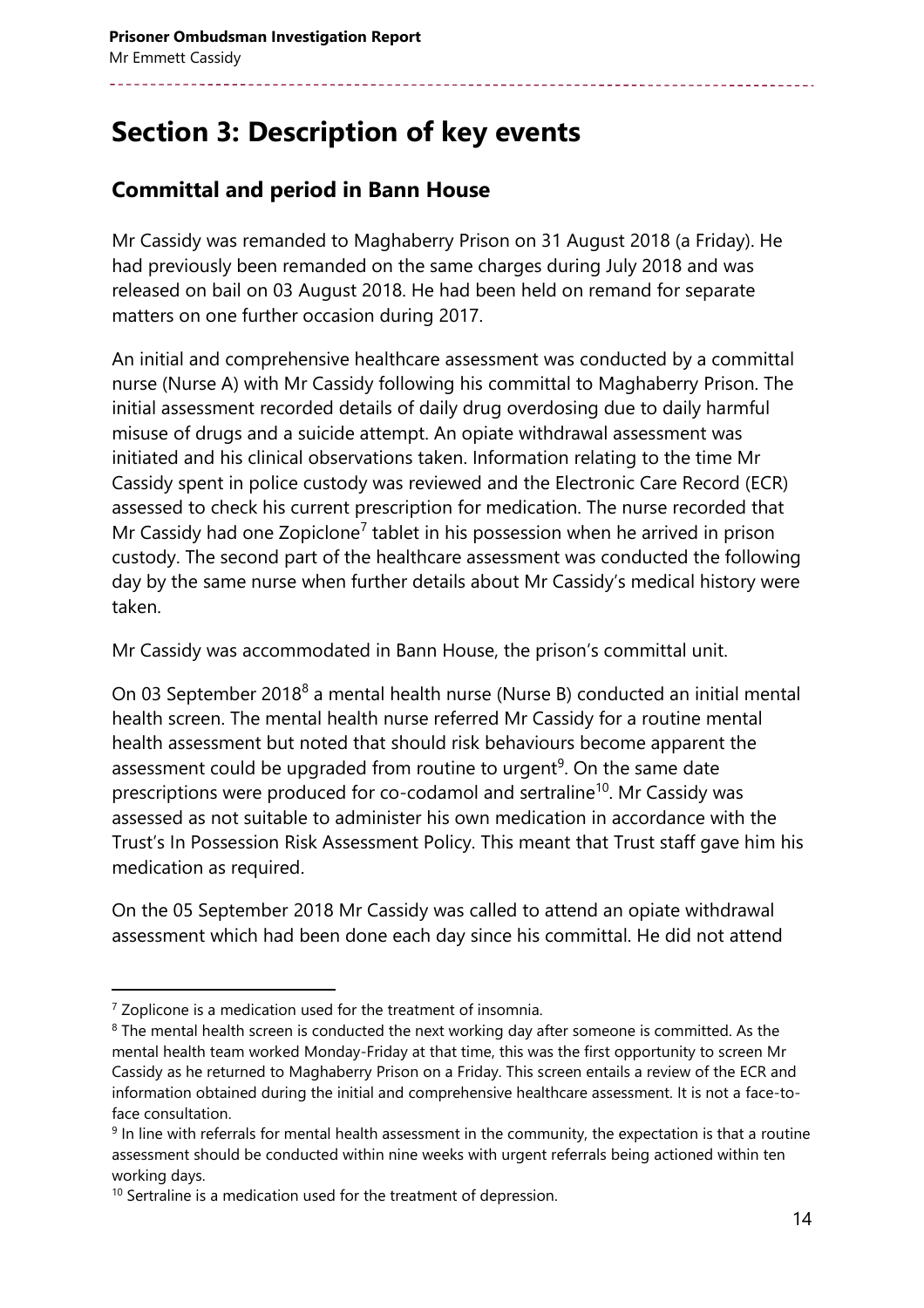this appointment and it was rescheduled for the following day. It is not clear why he did not attend this appointment.

Also on the 05 September 2018 Mr Cassidy had a visit from his partner – the first since his committal to prison. Mr Cassidy's partner visited him regularly, two to three times a week, during the first six weeks he was in prison and left money in for him.

On 06 September 2018 Mr Cassidy's withdrawal assessment score had reduced to four and he was discharged from further assessments as this score indicated he was no longer experiencing withdrawal symptoms.

Mr Cassidy was prescribed co-codamol tablets on 19 September 2018 by a prison doctor (Doctor A). This was to relieve pain associated with an injury from an earlier assault in the community.

On 20 September 2018 a report was submitted to the prison's security department that Mr Cassidy was believed to be in possession of drugs (Xanax<sup>11</sup>) following a visit.

### **The first SPAR**

 $\overline{a}$ 

On the evening of 26 September 2018, a nurse (Nurse C) assessed Mr Cassidy as prison staff had reported that he had taken seven Xanax tablets and he appeared to be intoxicated. The nurse recorded that Mr Cassidy's speech was mildly slurred and that he was agitated. Mr Cassidy denied taking illicit substances. A SPAR was opened because Mr Cassidy had stated that he may not be able to keep himself safe. He was reportedly anxious about his partner. He was placed on 30 minute observations by prison staff and they were asked to complete four conversation checks. Later that night a nurse (Nurse D) checked on him and asked how he was. Mr Cassidy said he was '*sweet'* and refused to be assessed by the nurse. He saw a nurse the following morning and she found that he was sober, alert and clinically stable. He was issued with his regular medication.

After he saw the nurse, the Bann House Senior Officer (Senior Officer A) conducted a SPAR assessment interview<sup>12</sup>. During the interview Mr Cassidy said that he was depressed thinking about his father's death and he identified his vulnerability because of being away from his family and partner. He said that he did not want to self-harm but could not say that it would not happen again. An initial case review was held the following day. This was attended by a Senior Officer (Senior Officer B), a residential officer, a mental health nurse (Nurse E) and by Mr Cassidy. Mr Cassidy appeared in good form and said that he was feeling much better. He stated that he had no thoughts of suicide and self-harm. He cited his family as protective factors.

 $11$  Xanax is the trade name for a short acting benzodiazepine medication, Alprazolam, which is commonly used for the treatment of anxiety disorders. It is not prescribed in the United Kingdom.  $12$  The purpose of the SPAR assessment interview is to gather pertinent risk information to inform the initial case review.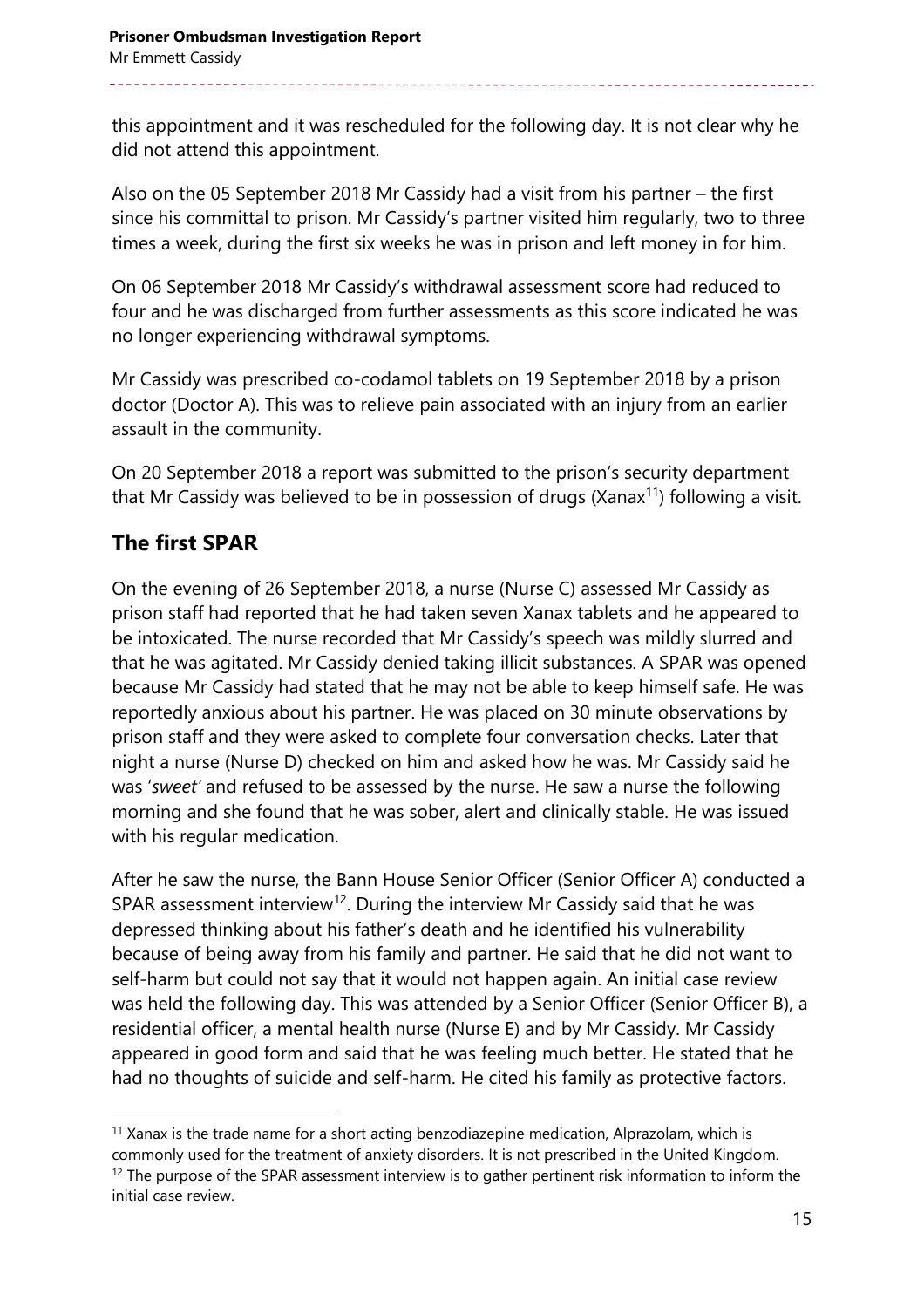Everyone who attended the meeting agreed that the SPAR could be closed and Mr Cassidy was advised of support services.

A repeat prescription for Mr Cassidy's antidepressant medication was issued on 01 October 2018.

#### **Roe House**

 $\overline{a}$ 

Mr Cassidy transferred from Bann House to Roe House on 02 October 2018. He was doubled up with another prisoner.

A further prescription for co-codamol was issued on 03 October 2018 and a request made for a medication review.

A Roe House Senior Officer (Senior Officer C) held a SPAR post closure review<sup>13</sup> meeting with Mr Cassidy on 05 October 2018. During this discussion Mr Cassidy reported no thoughts of self-harm or suicide and that he was settling well into Roe House. He requested re-engagement with the prison's drug and alcohol support service, Alcohol and Drugs: Empowering People through Therapy (AD:EPT), as he had found this service beneficial in the past. The Senior Officer issued a referral to AD:EPT that day.

Mr Cassidy received an adverse report<sup>14</sup> on 08 October 2018 for misuse of his cell bell and became verbally abusive to an officer. The officer (Officer A) recorded that Mr Cassidy's behaviour was unacceptable and they gave him an adverse report.

A medication review was conducted on the same day by a prison doctor (Doctor B). The doctor reviewed Mr Cassidy's medical history and the use of the antidepressant medication he was taking. During this consultation Mr Cassidy reported he was abused as a child and heard voices and the doctor recorded a history of self-harm. Mr Cassidy reported that he continued to suffer pain following an assault and they discussed a plan to commence a different neuropathic pain relief medication (amitriptyline) and gradually reduce the use of co-codamol. A repeat prescription was generated for co-codamol on 12 October 2018. The doctor highlighted that the plan was to reduce this medication in line with the review he had conducted a few

<sup>&</sup>lt;sup>13</sup> A SPAR post closure review is conducted within seven days of a SPAR being closed and is an opportunity to check what progress an individual, if any further support is required and if actions identified in care plans have been followed up.

<sup>&</sup>lt;sup>14</sup> Adverse reports are issued by staff in response to behaviour which falls below that expected under the Prison Service Progressive Regimes and Earned Privileges Scheme (PREPS). Three adverse reports within a reporting period will result in consideration of a demotion in regime. Staff record the adverse reports on a staff contribution form and are required to notify the prisoner that a report has been given and request their signature to acknowledge they have been informed about the report or record that they refused to sign the document.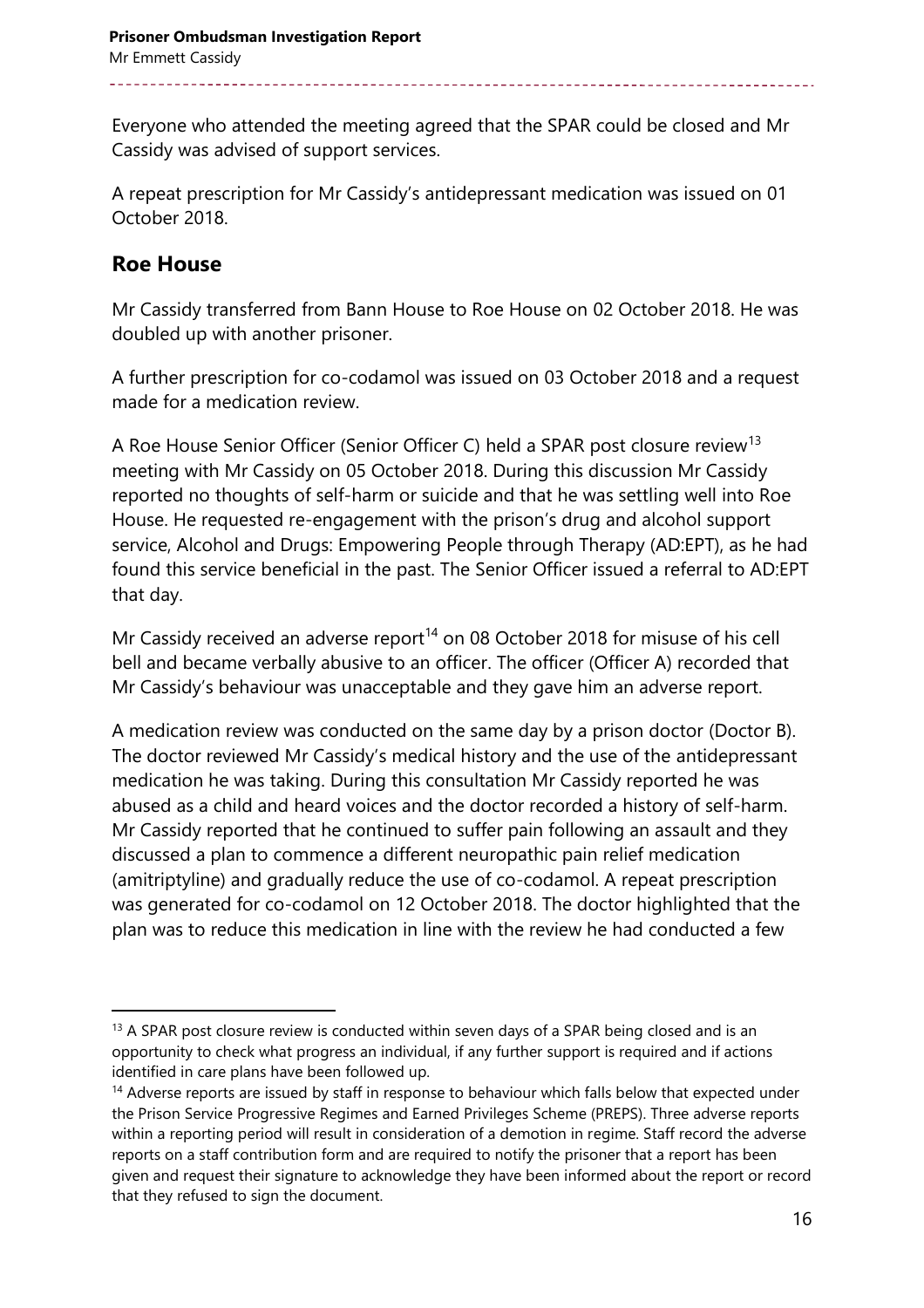days earlier. Further prescriptions for co-codamol were issued on 20 October 2018 and 25 October 2018.

The day after receiving the first adverse report, the same officer (Officer A) gave Mr Cassidy a second adverse report after he was observed smoking in the recreation room.

On 13 October 2018 Mr Cassidy's partner was due to visit him but did not attend the visit. This was the first visit she had not attended since Mr Cassidy's committal to prison at the end of August 2018. One further visit was not attended during October 2018 but six further visits were attended between then and early November 2018.

A resettlement needs profile was completed on 16 October 2018 and two days later an officer (Officer B) completed a PREPS report in which it was recorded that Mr Cassidy interacted well with other inmates but had been argumentative and aggressive towards prison staff. Officer B referenced the two recent adverse reports and that Mr Cassidy did not attend any constructive activities. The officer recommended that Mr Cassidy remain on standard regime but that if he received another adverse report then he would be placed on the basic regime which would result in a loss of privileges.

On 30 October 2018 a repeat prescription was issued for amitriptyline and sertraline. The following day a nurse (Nurse F) saw Mr Cassidy. He said he could not cope with the reduction in co-codamol and reported that he was in pain all over. The nurse sent a request to the doctor and the dose of both medications was increased the following day. The doctor indicated the plan was still to reduce and then stop the prescription for co-codamol.

On 01 November 2018 Mr Cassidy again attended the treatment room and saw a nurse (Nurse F). He requested to see a prison psychiatrist as he felt depressed and anxious. The Nurse offered a general practitioner (GP) appointment but Mr Cassidy refused this and said that he wanted to see a psychiatrist. He told the nurse he was engaged with mental health services in the community. The nurse asked Mr Cassidy if he had thoughts of self-harm or suicide and noted that he appeared very anxious. After the consultation the nurse sent a referral to the prison's mental health department which was reviewed the following day. It was noted that Mr Cassidy was already awaiting a routine mental healthcare assessment, from his first referral on 03 September 2018. As Mr Cassidy stated he had no current thoughts of self-harm or suicide, no requirement for a SPAR was identified and the referral for a mental health assessment was not upgraded to urgent.

A search of Mr Cassidy's cell was conducted on 03 November 2018 and nothing was found. On 04 November 2018 Mr Cassidy asked to see a nurse (Nurse G) during night shift and reported a medical problem. A nurse saw Mr Cassidy and said they would ask a colleague to review him in the morning and he thanked the nurse.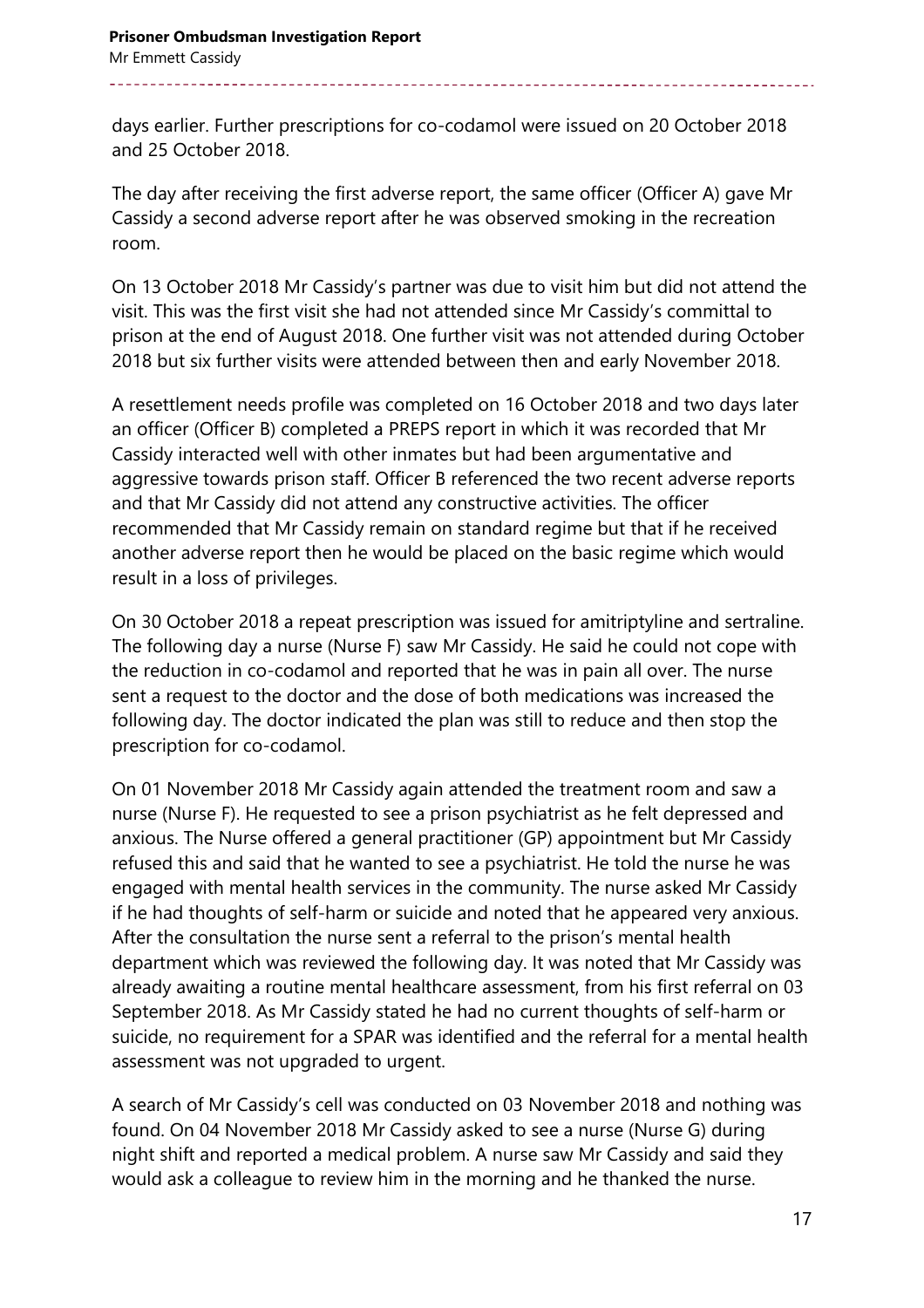Just before lunchtime on 05 November 2018 Mr Cassidy became verbally abusive to a nurse (Nurse H) when his medication was being administered. The nurse had called him to the treatment room to discuss the problem he had raised with their colleague during the previous night shift. The nurse recorded that Mr Cassidy had been extremely hostile, and when he was leaving the treatment room, he said that he was away to slit his throat. The nurse contacted the House Senior Officer (Acting Senior Officer D) and they went to Mr Cassidy's cell to speak to him. Mr Cassidy told the nurse and Senior Officer that he was very agitated due to an earlier video-link appointment. He apologised for his behaviour and assured them that he could keep himself safe. The nurse recorded that Mr Cassidy seemed preoccupied with medication at that time and that he had been informed that a GP appointment had been made for him. A SPAR was not opened on this occasion.

Mr Cassidy received a further adverse report in relation to his behaviour towards the nurse.

AD:EPT conducted a 'check-in' appointment with Mr Cassidy on 06 November 2018 and confirmed with him that he was on the waiting list for assessment. This related to the referral generated at the post closure review meeting on 05 October 2018.

On 08 November 2018 Mr Cassidy attended a visit with his partner.

On 09 November 2018 a report was submitted to security that medication had been found in Mr Cassidy's cell. The label indicated it was supervised swallow medication for that evening. Although the Trust had provided guidance to the Prison Service in relation to the deployment of a standard operating procedure for the administration of medication under exceptional circumstances, residential staff appeared to be unaware of a change to the way medication was being administered.

On the same day Mr Cassidy received treatment for injuries, having allegedly been assaulted by another prisoner. Mr Cassidy was treated, initially in the treatment room and then later at hospital, for injuries to his face. While he was being examined in the treatment room he became drowsy and a nurse recorded that he seemed heavily under the influence. Observations were maintained until an ambulance arrived. Paramedics administered naloxone, a drug used to reverse the effects of opiates, with no effect. Mr Cassidy was taken to outside hospital for further treatment. However, Mr Cassidy was brought back to prison from hospital later that night and a nurse (Nurse I) checked on him. He told the nurse that the hospital had put paper stitches on the bridge of his nose and that he was feeling fine.

On 10 November 2018 Mr Cassidy went to the visit hall for a visit scheduled with his partner, but Mr Cassidy returned to Roe House without having had the visit.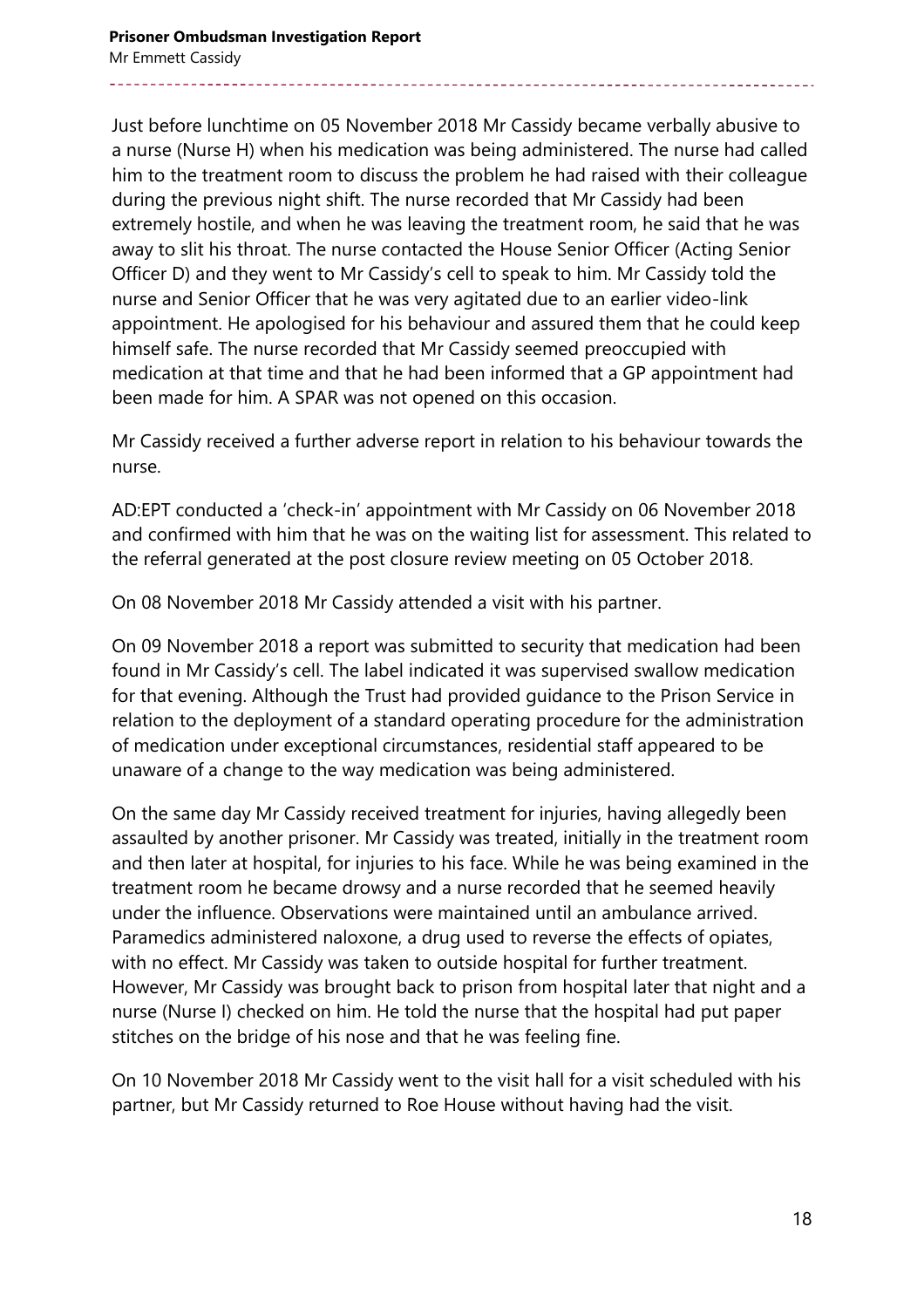### **The second SPAR**

Shortly after he returned to Roe House that afternoon, Mr Cassidy self-harmed and a SPAR was opened. He told the House Senior Officer (Senior Officer C) that he had cut his right arm because no-one was listening to him. The Senior Officer suspected Mr Cassidy was under the influence of some substance although he denied this. Mr Cassidy said he was upset that he did not get to see his partner that afternoon and expressed frustration at the prison regime and how this had impacted on his visit. An immediate action plan was put in place which required Mr Cassidy to be monitored at 30 minute intervals and a nurse (Nurse H) treated the cuts he had made to his arm. Mr Cassidy told the nurse that he had swallowed a razor blade and he may cut himself further. The nurse recorded that Mr Cassidy had stated he cut for release.

During a search of Mr Cassidy's cell on the same date two bongs<sup>15</sup> were found.

Following a review on 12 November 2018, during which Mr Cassidy said he could not remember what had happened on 09 November 2018 when he was allegedly assaulted, all agreed that the SPAR could be closed as he was now feeling good.

#### **Events to 29 November 2018**

Mr Cassidy saw his Personal Development Coordinator on 13 November 2018 and again reported he did not know why he had been assaulted. No further issues were noted.

A repeat prescription for amitriptyline was issued on 13 November 2018 and the doctor flagged it was to be taken under supervision only.

Two days later Mr Cassidy failed a routine mandatory drug test. The sample tested positive for a cannabis metabolite. He was subsequently charged under Prison Rules.

A mental health nurse (Nurse B) conducted a full mental health assessment on 16 November 2018 although due to work pressures the notes were not written up until four days later. This was the assessment arising from the mental health screen conducted approximately ten weeks earlier (03 September 2018). The outcome of the assessment was that Mr Cassidy was to be discussed at the Mental Health Multi-Disciplinary Team Meeting (MHMDTM). This MHMDTM took place on 20 November 2018 and it was decided that there was no requirement for Mr Cassidy to be added to the mental health team caseload and he was discharged from their caseload. However he remained in the mental health prison system as it was noted he was currently engaged with AD:EPT (although up to that point had taken part in one check in appointment and was awaiting assessment) and a referral was made to a managing stress programme.

 $15$  A bong is a filtration device generally used for smoking cannabis.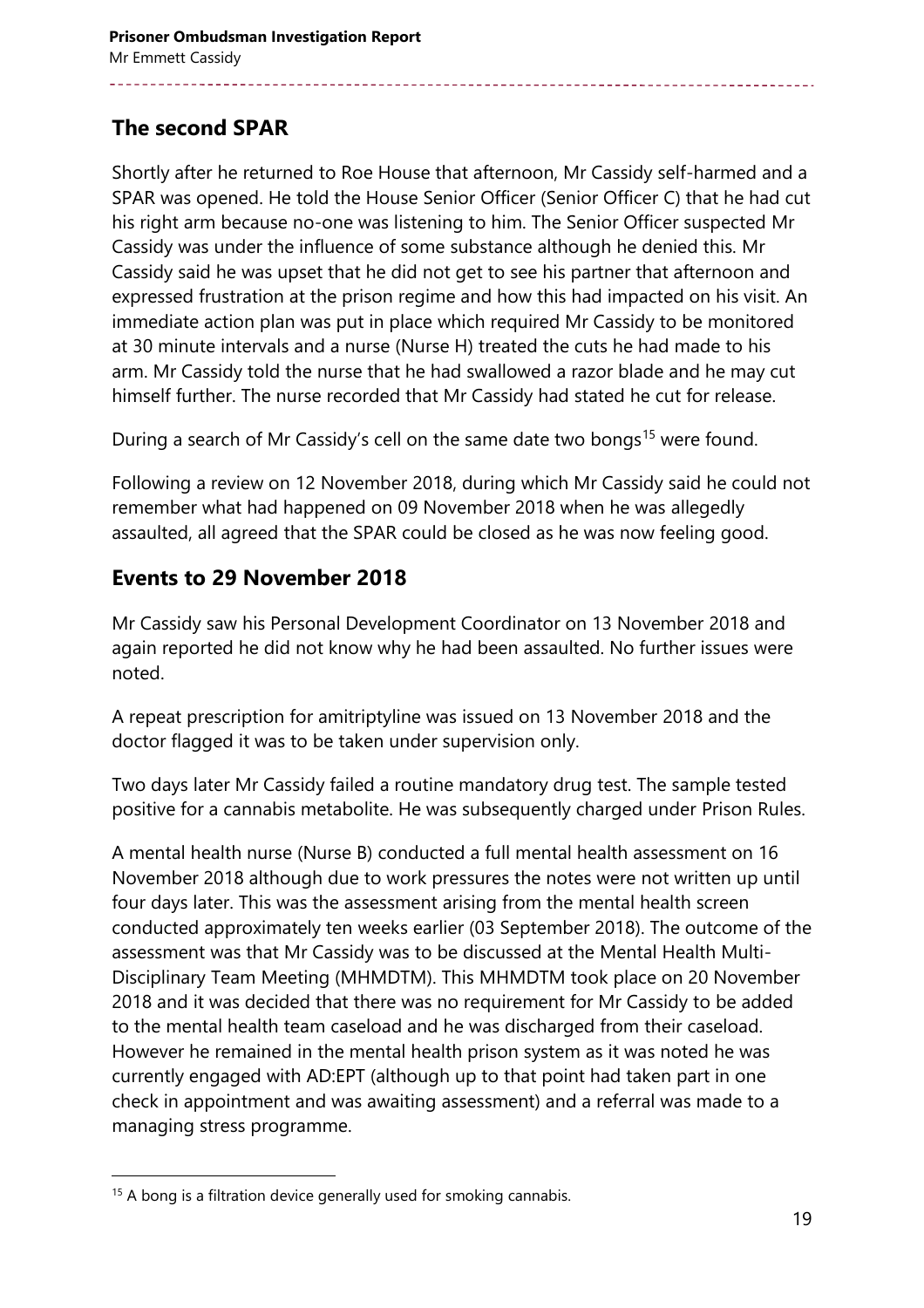Between 16 November 2018 and 20 November 2018 Mr Cassidy submitted four requests: two related to emergency phone credit – one of which was granted, one was a request to see his sentence manager which was closed as he was asked to provide more details and the fourth resulted in his name being added to the waiting list for Alcoholics Anonymous (AA) meetings. An appointment was made for Mr Cassidy to attend an AA meeting later in the month but he declined to attend.

Mr Cassidy received a visit on 22 November 2018 from his partner. This was the last visit his partner attended prior to Mr Cassidy's death.

On the same date he attended a video-link appointment. He was also demoted to basic regime and submitted a request in respect of a PREPS demotion appeal. In his request form Mr Cassidy stated he was only aware of receiving one adverse report for smoking in the recreation room. The request was sent to the House Senior Officer (Senior Officer D) who asked to be given details of the three adverse reports. These were provided and the Senior Officer referred the matter to a residential Governor (Governor A). The Governor asked for evidence that Mr Cassidy had received details of the adverse reports i.e. if he had signed acknowledgement of receipt of these or refused to sign them. This was returned to landing staff for comment but had not been addressed at the time of Mr Cassidy's death when he continued to be on basic regime.

On 26 November 2018 a repeat prescription was issued for Mr Cassidy's antidepressant medication.

Mr Cassidy made two telephone calls to his partner on 28 November 2018. In the first he expressed frustration that she could not attend a visit earlier that morning. In the second call she assured him she would visit the following morning.

### **The third SPAR**

On the 29 November 2018 Mr Cassidy was scheduled to have a morning visit. He spoke to his partner on four occasions that morning. They initially talked about a bail application and forthcoming court dates but in the last call they had a row when he discovered she had nothing to bring him when she visited. He talked about owing people stuff until she was able to visit. He then attended a video-link hearing and was granted bail subject to certain bail conditions being satisfied. One condition was that he resided at an address approved by the police. He was not able to find a suitable address in the period before his death.

He later attended the morning visit session but returned to Roe House a short time later as the visit did not take place. He self-harmed by making what the nurse described as multiple superficial cuts to his left arm. A SPAR was opened by the House Senior Officer (Senior Officer C). Mr Cassidy stated he had self-harmed because of news he had received during his video-link hearing and also said his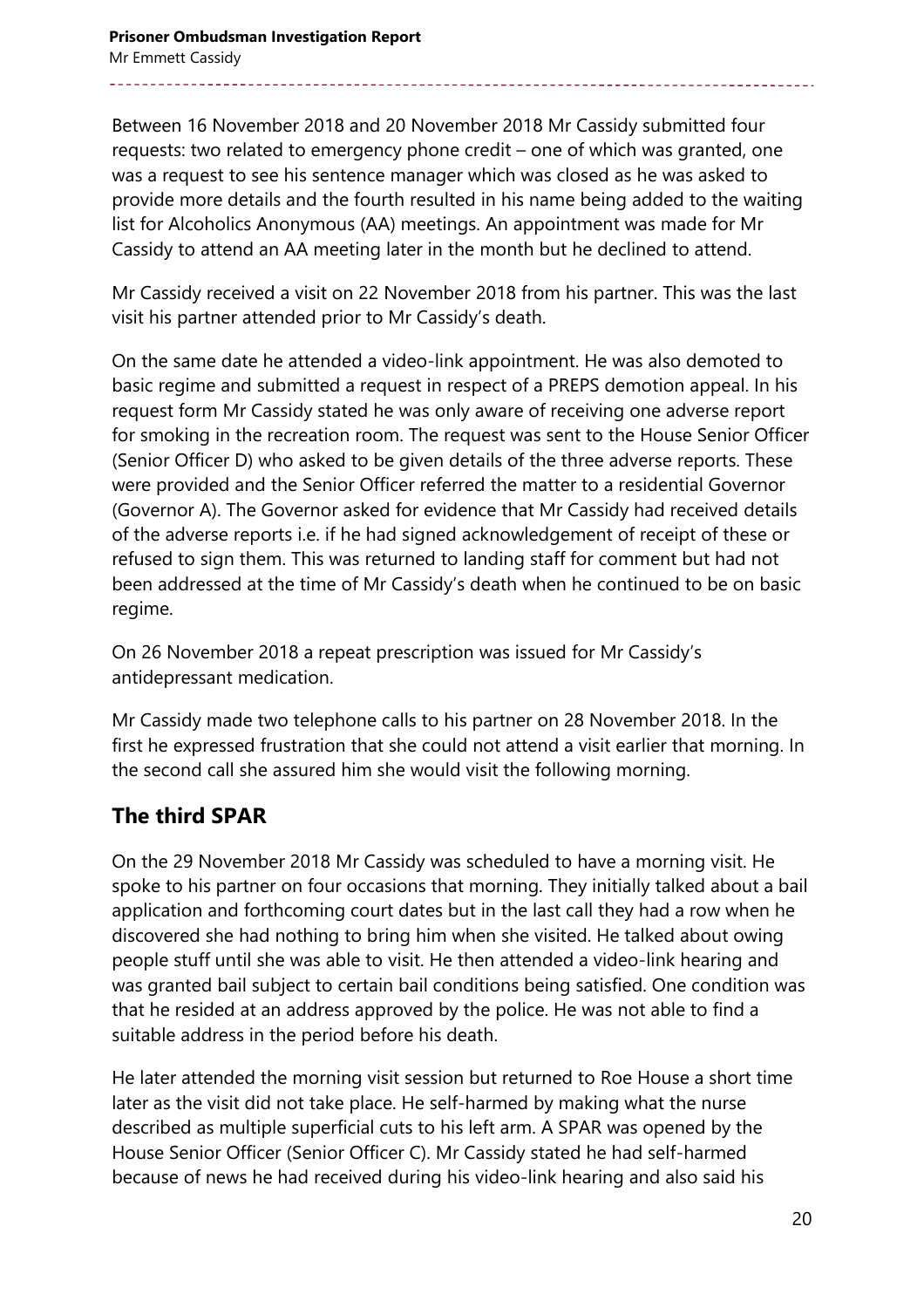mood was low as he was anxious about the hospitalisation of a relative. A call had been received by an officer on the landing earlier and Mr Cassidy was told that a visit scheduled for the afternoon would not be taking place because someone had been taken to hospital. It was not clear who. It appeared Mr Cassidy harmed himself shortly after receiving this news.

Mr Cassidy was allowed to make a phone call to clarify the situation and he phoned his partner. He was angry with her for not attending the visit earlier in the day and she explained why. He told her his head was fried because she had been making visits and cancelling them. He told her that he had cut himself and also alleged that an officer had dared him to do it. He spoke to his partner on two further occasions that afternoon. On several occasions she asked him not to do anything stupid. The last call ended with them on better terms.

An assessment interview was conducted by the House Senior Officer (Senior Officer C) on 30 November 2018. The Senior Officer noted that Mr Cassidy said he selfharmed because his mother had been taken to hospital and he was unsure what was going on. He told Senior Officer C he had cut himself to relieve stress and gave an assurance that he was not thinking of suicide. He expressed regret at injuring himself and he said he wanted to learn how to deal with his stress and anxieties in a different way.

Mr Cassidy spoke to his partner on two occasions that day. He did not speak to her again until 06 December 2018. In the interim he telephoned his mother and a family friend because he could not get in touch with his partner directly. Both assured him that they would make efforts to contact her.

On 01 December 2018 Mr Cassidy received another adverse report for having a television in his cell. As he was on the basic regime, he was not entitled to a television.

On the same date an initial SPAR case review was conducted. It was chaired by a Senior Officer from the PSST (Senior Officer E) and was attended by Mr Cassidy, the House Senior Officer (Senior Officer D) and a residential officer (Officer A). A nurse (Nurse J) provided information to the meeting following a conversation with Mr Cassidy. All agreed that the SPAR should be closed and one action point was identified for the House Senior Officer to contact Mr Cassidy's partner as he had no phone credit. Again it was noted that the act of self-harm was impulsive, there was no real intent to end life and that Mr Cassidy was now settled and was about to attend a visit. The Senior Officer telephoned Mr Cassidy's partner.

Mr Cassidy attended a visiting session but returned to the House when the visit did not go ahead.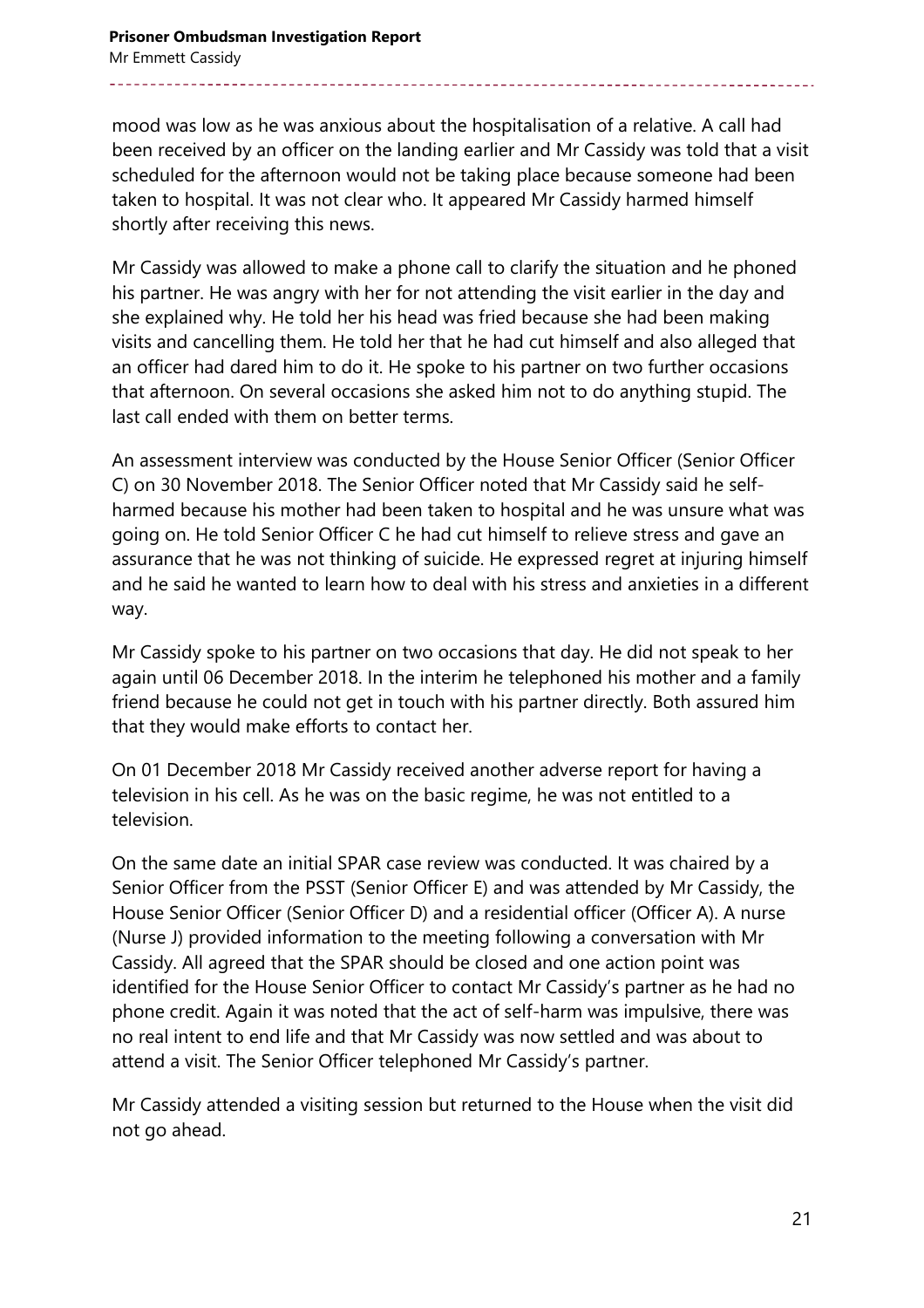Mr Cassidy wrote a letter to his partner dated 02 December 2018 but this was not sent. In it he stated that he missed her and did not know what was going on. He referred to his head doing overtime and that he was ready to throw the rope up. There was another handwritten note written on a visit booking reference form which said, '*Made me sit like a fool again ffs lol*'.

On 02 December 2018 Mr Cassidy spoke to his mum and asked her to tell his partner to book a visit. He told his mother that he had been granted bail and needed an address.

The following day Mr Cassidy attended an AA meeting and he met with AD:EPT to complete an assessment – this was in response to the referral submitted on 05 October 2018. He also submitted a further request for emergency phone credit to contact his mother. He said he had not talked to his family since the previous Thursday. He was given emergency phone credit and he again telephoned his mother who told him that his partner had booked a visit for the following Tuesday. At the end of the call he told his mother he was '*100%'* after she asked how he was.

On 04 December 2018 a consultant Forensic Psychiatrist (Doctor C) reviewed the patient records received from the Western Health and Social Care Trust. These had been requested following the MHMDTM on 20 November. At that MHMDTM Mr Cassidy was discharged from the mental health team caseload on the basis that there were no current risk behaviours. Following Doctor C's review of the records received this position remained unchanged.

Just before 16:00 on Wednesday 05 December 2018, Mr Cassidy again telephoned his mother and asked if she had heard anything from his partner as she had not attended a further visit. Mr Cassidy's mother asked him if he was okay. He replied that he was not and that his head was fried, he had no money and he had had no recent visits. Mr Cassidy's mother assured him that she would try to contact his partner. After he came off the phone to his mother, he also telephoned a friend and enquired after his partner.

At 21:30 that evening Mr Cassidy's mother telephoned the prison and raised concerns about her son's mental health and stated she was worried about him selfharming. The call was taken by a night custody officer (Officer C) in the prison's emergency control room. Officer C recorded the details in a Safer Custody log which documents calls from concerned relatives and also relayed Mrs Cassidy's concerns to the night shift Senior Officer (Senior Officer F). As the night shift Senior Officer was already on their way to carry out checks and supervise medication being issued in Roe House, they decided to check in on Mr Cassidy while they was there. When Officer C entered the House, they spoke to the night custody officers who told them that Mr Cassidy had recently been on a SPAR. Officer C went to Mr Cassidy's cell, unlocked it and entered the cell and spoke to Mr Cassidy. After their conversation, the Senior Officer said they had no concerns about Mr Cassidy, they relocked the cell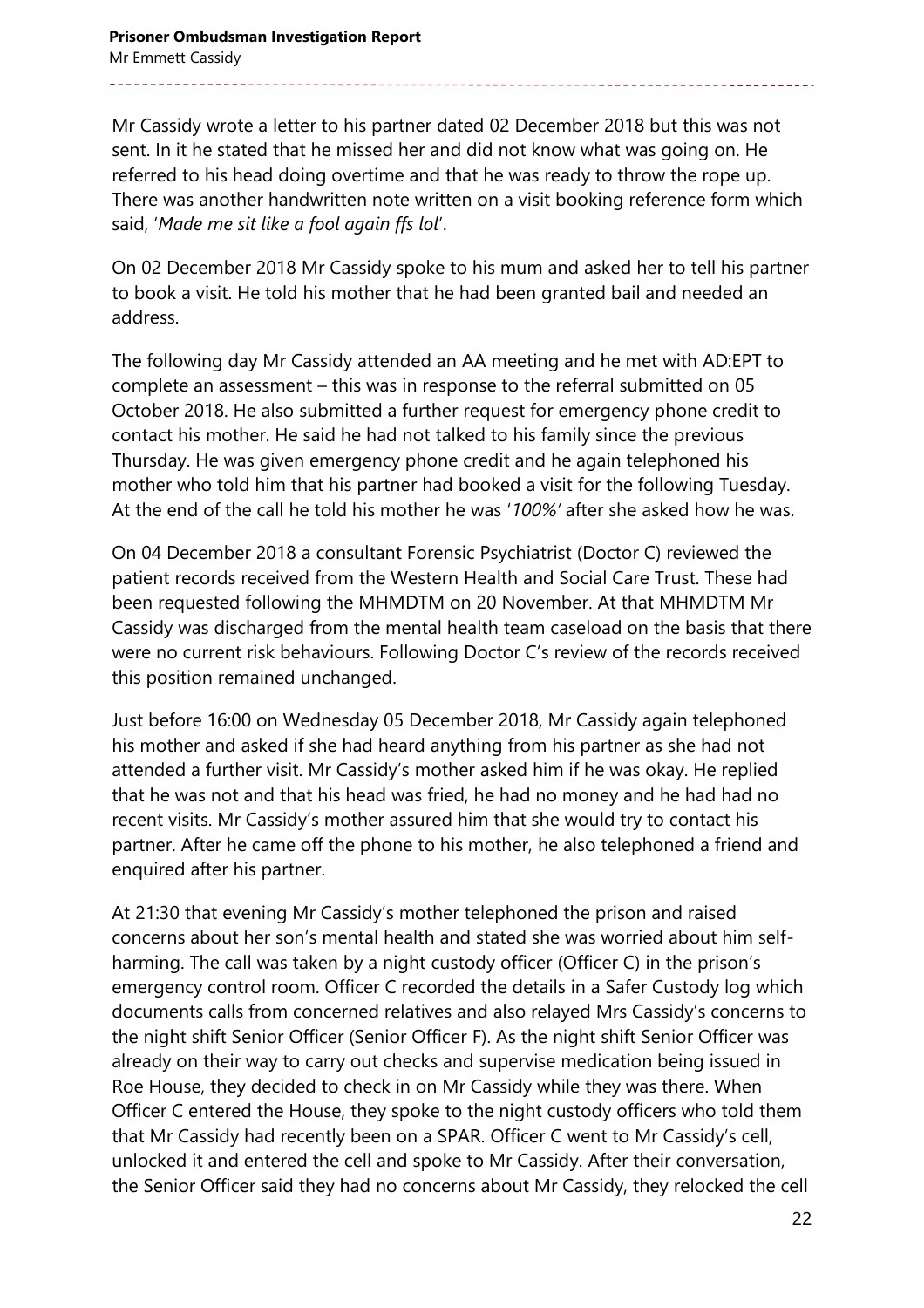and continued with their duties. All remaining checks were completed during the night in accordance with Maghaberry Prison's Governors' Orders. No further incidents were reported about Mr Cassidy that evening.

On 06 December 2018 Mr Cassidy requested to again speak to someone about housing and his request was submitted to the prison's Prisoner Development Unit. Mr Cassidy had attended an earlier appointment during November when he had previously discussed his housing options.

Mr Cassidy also spoke to his partner by telephone and in the course of that call he told her that his head was fried and that the night before he had felt like putting the rope up. His partner confirmed she planned to visit him the following day.

### **Events on 07 December 2018**

At 09:33 on 07 December 2018, a Senior Officer (Senior Officer D) conducted the SPAR post closure review following the closure of the SPAR on 01 December 2018. This discussion involved the Senior Officer and Mr Cassidy. The Senior Officer was content that Mr Cassidy was much more settled, by his own admission, and that the crisis had passed. He told the Senior Officer that his mum was recovering well. He said that he had completed an education form and was waiting for a class to be provided. He asked the Senior Officer to refer him to programmes conducted in the wellbeing hub (known as the Donard Centre) as he felt these would benefit him. They agreed that a referral to AD:EPT was not required as he had already been referred to this service. The Senior Officer noted in their record of the meeting that Mr Cassidy was fully aware of the support mechanisms available in the prison but had no requirement of them. A request for Mr Cassidy to attend the Donard Centre was submitted after his discussion with the Senior Officer.

The Senior Officer who conducted the post closure review meeting recalled that Mr Cassidy was '*buzzing'* that morning about having a visit and was keen to get his clothes sorted and himself ready for the visit. Senior Officer D saw Mr Cassidy from their Office when he returned from visits but the exchange between them at that point related to whether or not the Senior Officer had referred him to the Donard **Centre** 

Three days' worth of medication was given to Mr Cassidy by Trust staff. A nurse (Nurse H), who was later involved in resuscitating Mr Cassidy, noted that the medication packages issued that morning were all empty. This amounted to 60mg of amitriptyline and 300mg of sertraline.

A further PREPS report was completed that morning and concluded that Mr Cassidy should remain on basic regime.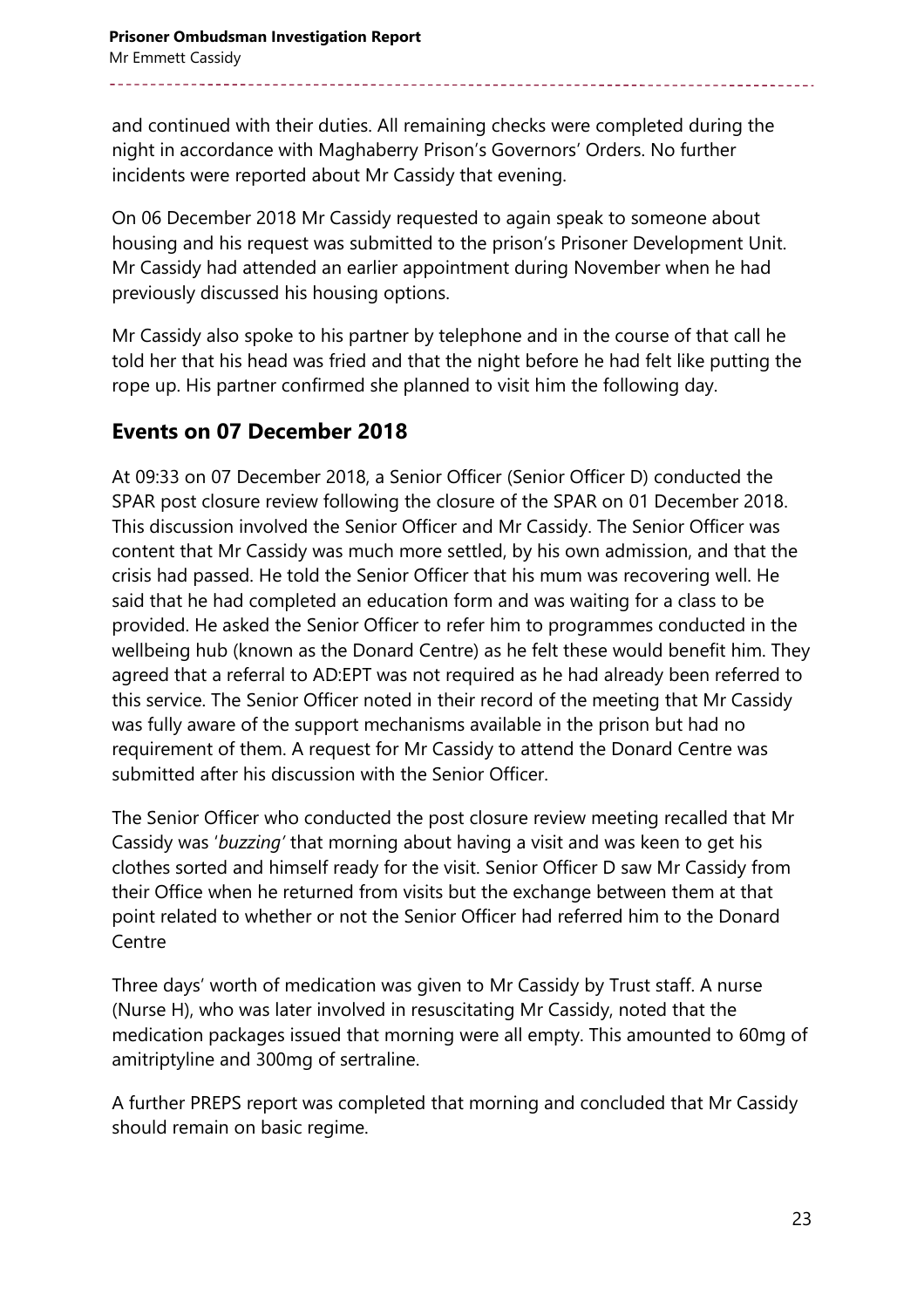At 15:15 Mr Cassidy left Roe House to attend his afternoon visiting session. He returned to the landing and was locked in his cell just before 16:00. Shortly after this a prisoner (Prisoner A) stopped at Mr Cassidy's cell, opened the flap and spoke to him. The prisoner said that Mr Cassidy told him that he had not had a good visit because his partner had not been let into the prison again. The prisoner said he asked Mr Cassidy if he was okay and he nodded his head. This was the last interaction anyone had with Mr Cassidy.

Roe House was locked at 16:35 and the roll call was returned as correct at 16:46. Evening routine on the landing commenced at 17:00.

At 17:06 an officer (Officer D) walked past Mr Cassidy's cell to unlock orderlies to serve the tea meal. At 17:09 their colleague (Officer E) began unlocking prisoners to collect their tea meal. At 17:11 Officer E looked into Mr Cassidy's cell and immediately locked two prisoners who were walking towards them. Officer E ran to the class office desk on the landing and activated the discipline alarm and called to their colleague on the landing (Officer D) and they both ran to Mr Cassidy's cell door. They pushed the cell door and gained access to the cell 40 seconds after the officer first looked in the cell door. They cut the ligature, lowered Mr Cassidy onto the floor and immediately commenced cardiopulmonary resuscitation (CPR) in the cell. By this time staff had responded from other landings in Roe House and assisted with CPR. A defibrillator was available. It was applied but at no time did it advise that a shock should be given. The House Senior Officer (Senior Officer C) also attended the scene and transmitted an urgent radio message to request the attendance of Trust staff. They sent a Code Blue<sup>16</sup> message approximately 90 seconds later when they established that Mr Cassidy had been found hanging and was unresponsive.

The first nurse (Nurse C) arrived on the landing at 17:18 and was joined by colleagues shortly afterwards. They performed immediate life support measures and were assisted by Prison Service staff to rotate chest compressions until the arrival of the paramedics just before 17:40. The ambulance left Roe House at 18:17 and brought Mr Cassidy to hospital.

A hot debrief<sup>17</sup> meeting was conducted at 18:25 and was chaired by the Duty Governor (Governor B). It was attended by the majority of staff who were directly involved in resuscitating Mr Cassidy, including nurses, and the Deputy Governor.

l

<sup>&</sup>lt;sup>16</sup> Maghaberry Prison's Governors' Order 1-26 (April 2018) defines a Code Blue as respiratory distress, unconscious, severe chest pains etc.

<sup>&</sup>lt;sup>17</sup> Standard 25 of the Northern Ireland Prison Service (NIPS) Suicide and Self Harm Prevention Policy 2011 (updated 2013) states that hot and cold debriefs must take place following a serious incident of self-harm or death in custody. The hot debrief should take place as soon after the incident as possible and involve all the staff, where possible, who were closely involved with the incident. The purpose is to provide staff with an opportunity to express their views in relation to how the situation was discovered and managed, and any additional support or learning that could have assisted.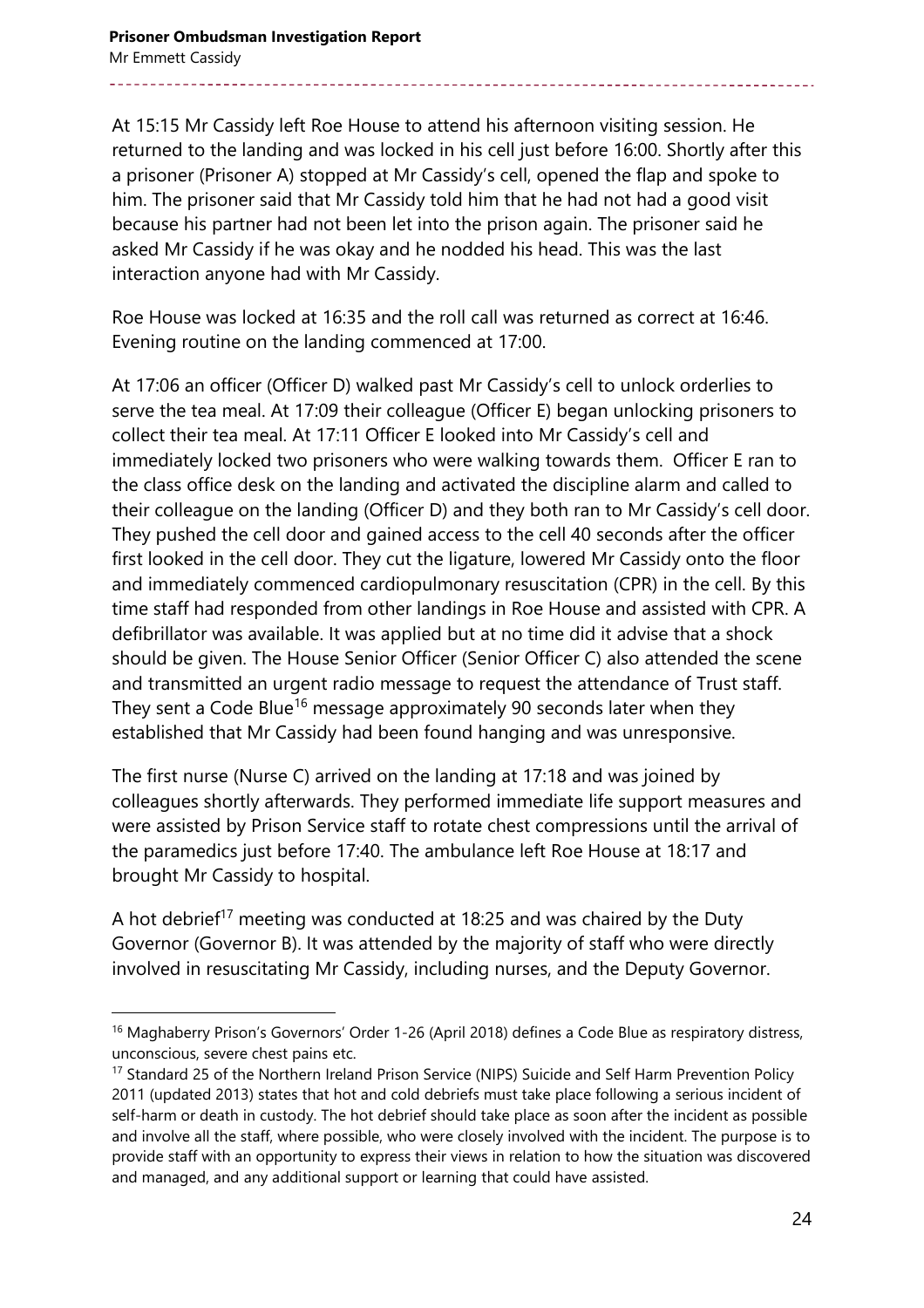Due to the seriousness of the incident the Duty Governor (Governor B) and Deputy Governor (Governor C) decided that Mr Cassidy's designated next of kin, should be contacted immediately and attempts were made to contact them. At 18:47 Prison Service staff, who were escorting Mr Cassidy, informed Maghaberry Prison's emergency control room that medical staff had requested that Mr Cassidy's family be contacted. Efforts continued to contact Mr Cassidy's designated next of kin but were unsuccessful and the prison asked the police to assist. At 22:05, police advised Maghaberry Prison's emergency control room that they had called with the designated next of kin but got no response. At 23:06 Mr Cassidy's mother telephoned the prison and requested confirmation of an incident involving her son. She spoke to the Night Manager (Senior Officer G).

Mr Cassidy continued to receive treatment at hospital until his death on 11 December 2018. A post mortem was conducted and the cause of death was recorded as 'hypoxic ischaemic necrosis of the brain, pneumonia, pulmonary thromboemboli and myocardial necrosis due to hanging.' Analysis of a blood sample indicated the presence of Mr Cassidy's prescribed medications at therapeutic levels and also detected the suggested use of or recent exposure to cannabis. As this substance can remain in the blood for several days the pathologist stated that its presence does not confirm that Mr Cassidy was under the influence of cannabis at that time. An inquest is pending.

The cold debrief<sup>18</sup> meeting took place on 19 December 2018 and was chaired by the prison's Head of Operations (Governor D). Attendees comprised some of the first responders but not the two officers who found Mr Cassidy and several of the nurses who responded to the incident.

 $18$  The cold debrief is expected to take place within 14 days of the incident and aims to provide further opportunity for staff to reflect on events and identify any additional learning. This also provides a further opportunity to check in with staff involved in an incident.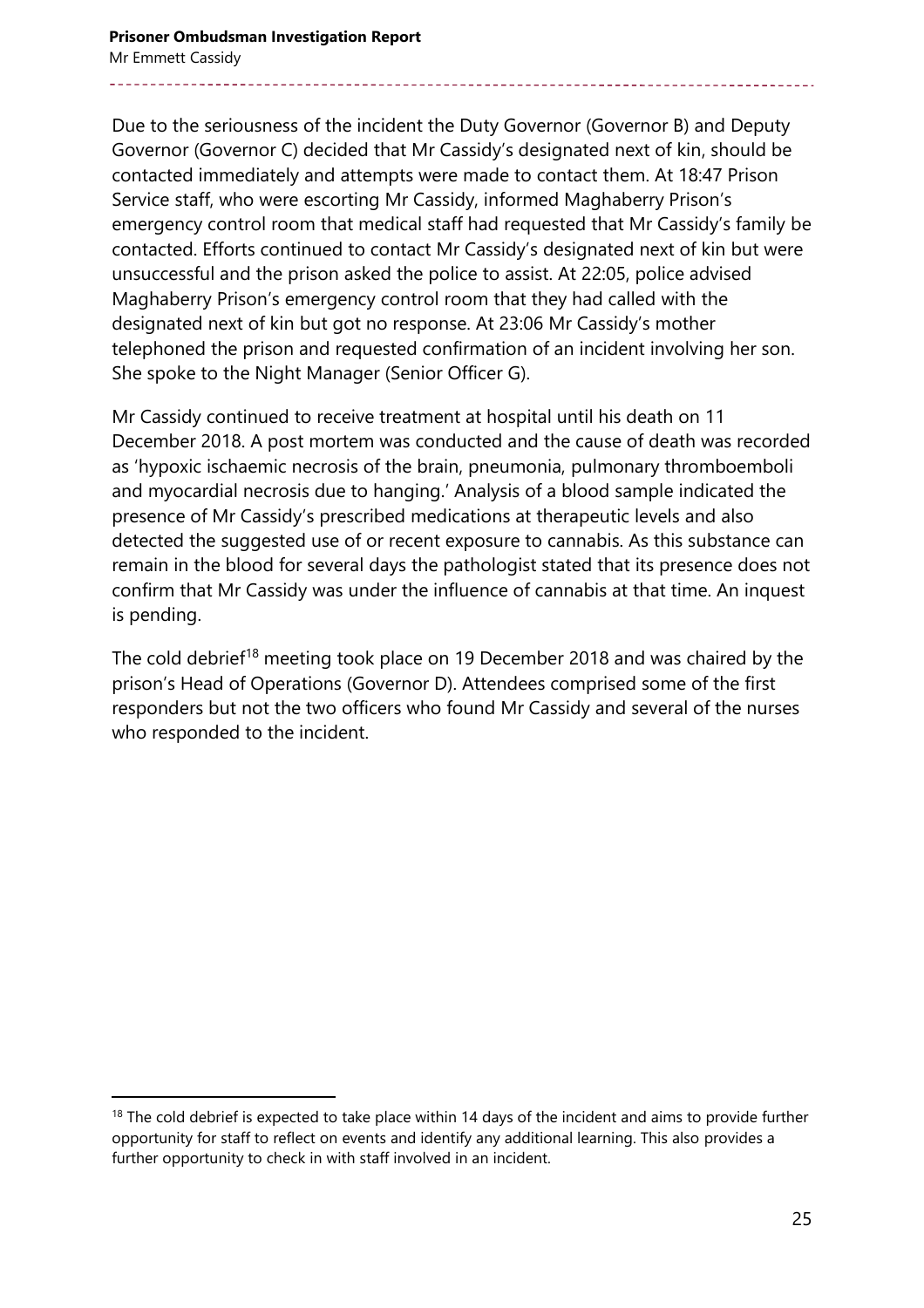# **Section 4: Findings**

This section sets out my findings under each investigation objective.

#### **4.1 Establish the circumstances leading up to Mr Cassidy being found unresponsive.**

I have set out the events and circumstances leading up to the point Mr Cassidy was found in Section 3.

This should provide some insight for Mr Cassidy's family and others about Mr Cassidy's journey from the day he was committed to Maghaberry Prison until he was taken to hospital.

I listed in Section 2.1 the questions that the family asked me to address during the course of my investigation. Answers to these questions are given in Section 3 and I have summarised them below:

- Mr Cassidy's bail was revoked and he returned to custody.
- He had self-harmed on two occasions during November. On 10 November 2018 a nurse treated cuts to Mr Cassidy's right arm which he had made with a razor blade. He also received treatment for cuts on his left arm on 29 November 2018. The post mortem report stated there were 'multiple linear scars and healing wounds to the right upper limb consistent with previous episodes of self-harm using an instrument with a sharp edge.'
- Mr Cassidy's use of the prison telephones was likely reduced because he had very little money in his account. Access to the phone was restricted to times when the landing was unlocked. He was given emergency phone credit on a number of occasions and was given additional access after one self-harm incident.
- He was not released on bail because a suitable address had not been given to and approved by the police.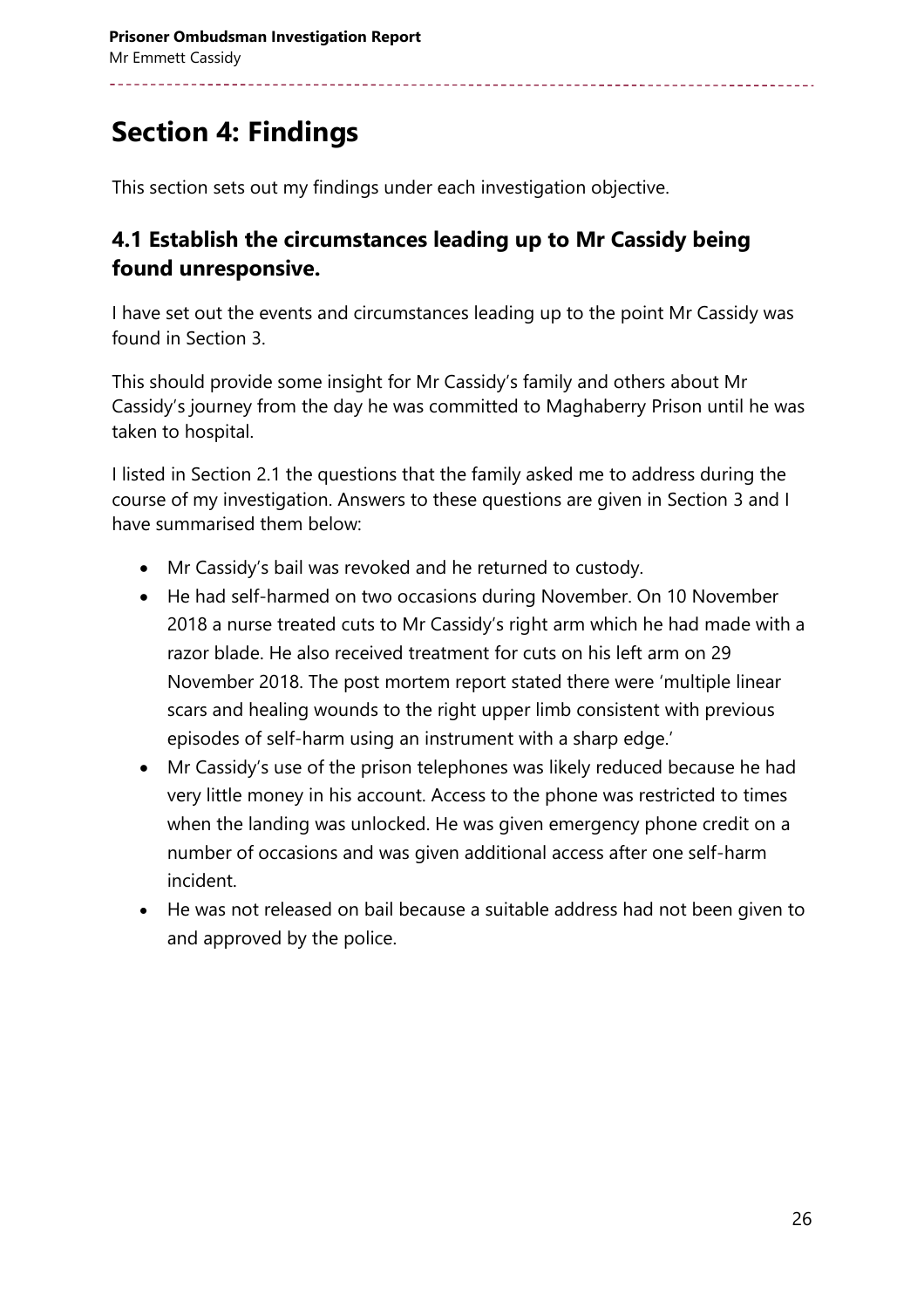### **4.2 Were Mr Cassidy's healthcare needs appropriately managed and was the care provided at least equivalent to that he might have received in the community?**

#### **Risk factors, policies and procedures**

As referenced in the foreword, Mr Cassidy had risk factors which may be described as sub-diagnostic. I am of the view that these factors, if gathered and assessed, would provide helpful information for the management of prisoners with complex needs. This would require significant effort in terms of gathering information from a variety of sources, analysing the information for risks and themes, and applying individualised strategies to address the implications of lowlevel, persistent risks which, taken together, increase risk. Each decision about an individual would, therefore, be informed by a wide lens view of history and care to provide the case formulation and management approach that I have referenced in a number of reports and which clinical reviewers have brought to my attention on a number of occasions. This approach would also engage a prisoner in their own care.

There is no doubt that, however valuable such an approach, it would require both a mind-set shift and significant resource investment to accommodate and deliver. Currently the resourcing and mechanisms do not exist for different recording systems to share information with one another nor for staff to give the attention this would require.

As things stand, the delivery of existing policies and procedures are critical to the care of individuals and these must be adhered to. At the same time, where improvement is considered the raft of sub-diagnostic risk factors should be kept in mind.

#### **Initial assessments**

Nurses did their initial and comprehensive healthcare assessments within expected timeframes. Medication was checked against ECR and prescribed. As a result of the mental health screening process, Mr Cassidy was referred for a routine assessment. This was done within ten weeks of him coming back into prison. The average time for routine

# *Bereavement Isolation Addiction Basic regime Access to his children Self-harm and previous suicide attempts No constructive activity No bail address Physical pain Poor coping strategies Adverse reports Reducing number of visits Very little money Paramilitary threat Abuse Use of illicit drugs in custody*

RISK FACTORS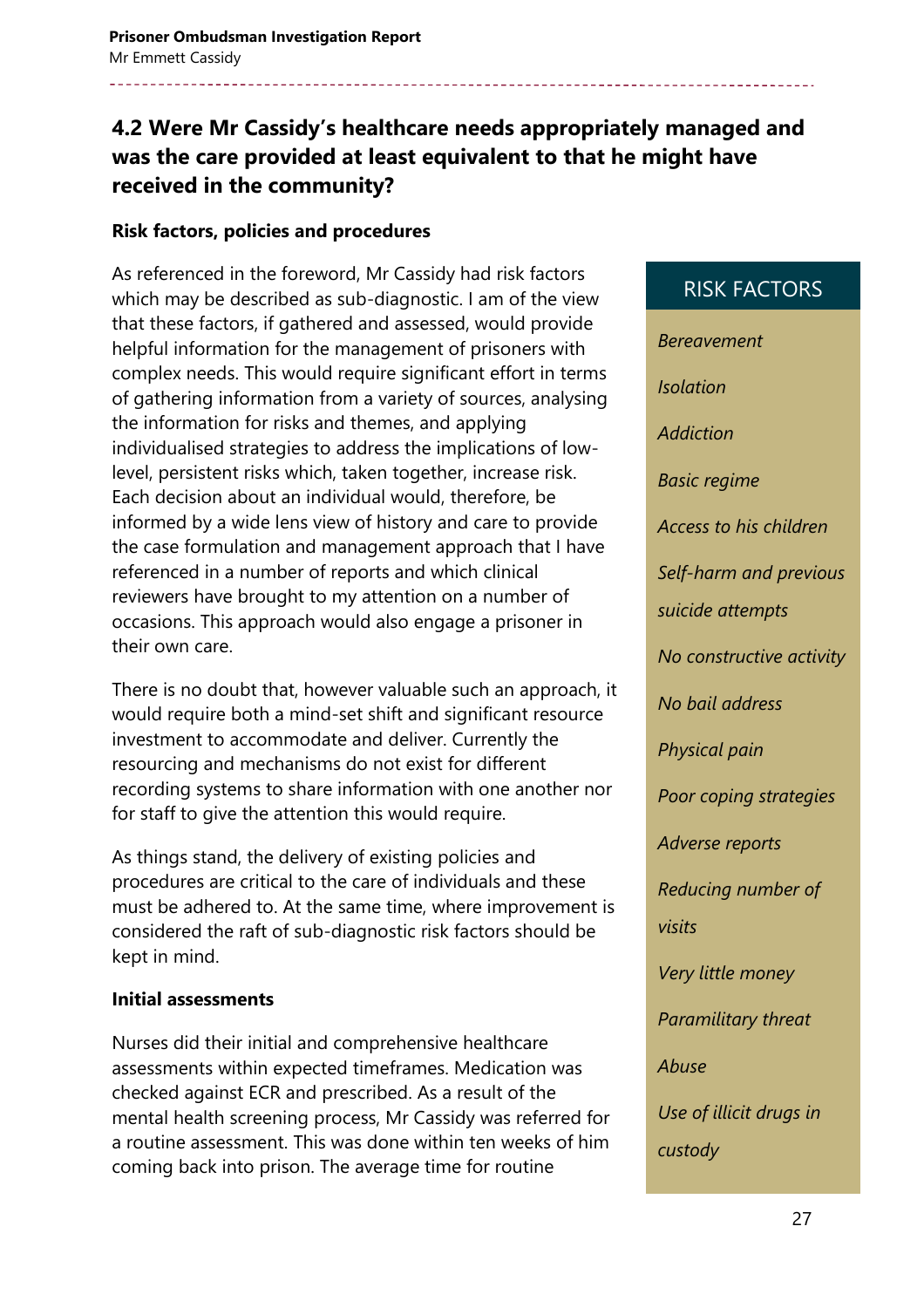assessments is nine weeks and this compares well with community referrals.

Professor Shaw said that the process whereby all prisoners are screened by a mental health nurse was good and the triage system was sensible.

#### **Mental health assessment and discharge from the prison's mental health service**

Mr Cassidy's community mental health records were requested on 20 November 2018 (three months after committal) and were reviewed by a Forensic Psychiatrist on 04 December 2018. This was after Mr Cassidy had been discharged from the prison's mental health team.

Professor Shaw said that these records should have been requested when Mr Cassidy first came into prison so that they could be used to inform the mental health assessment.

Professor Shaw also said that Mr Cassidy should not have been discharged without the community records being reviewed, however, on balance it was unlikely that Mr Cassidy would have met the criteria for ongoing management on the secondary care caseload.

#### **Recommendation 1**

Community records: I recommend to the Head of Healthcare that community records should be reviewed before a patient is discharged from the mental health team caseload.

The Trust acknowledged that patient notes are not always received in a timely manner and to wait for records before discharging patients could result in patients being held unnecessarily on a caseload or they could be released from custody before previous records arrive. The Trust pointed to regional processes to improve information flow between services including a new protocol for the transfer of mental patients between Trusts (August 2019) and the commissioning of a new regional IT project (Encompass) to allow electronic information sharing within and between services. The Trust further stated that its own staff do correspond with staff in other Trusts to ensure the smooth transfer of mental health records.

Professor Shaw acknowledged that the Trust is taking forward work to develop mental health provision in line with National Institute for Health and Care Excellence (NICE) National Guideline 66. This included better information exchange with community mental health services and she welcomed these developments.

The timely transfer of records is an issue that has been raised in other death in custody recommendations. I will keep the developments the Trust referred to under review.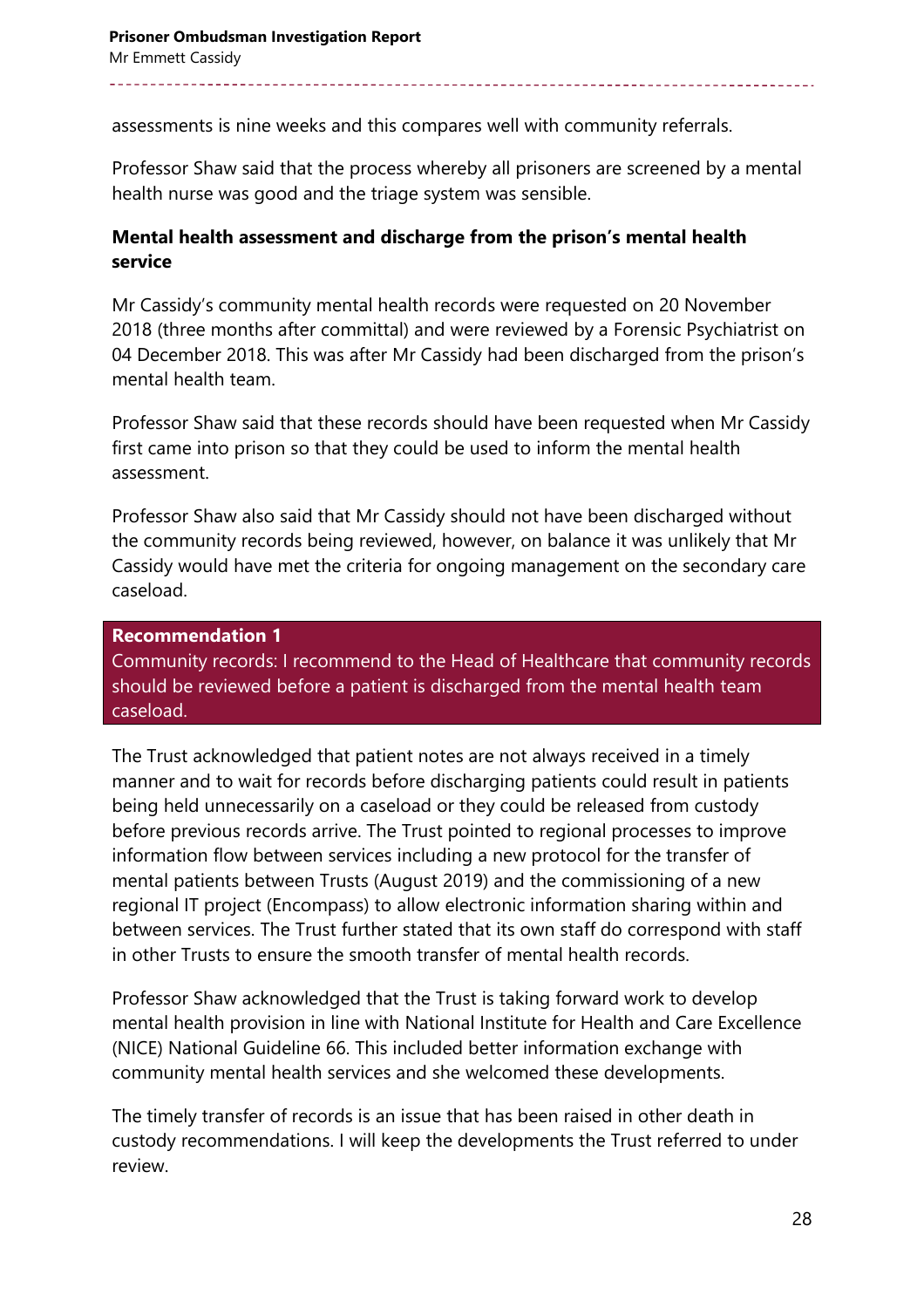#### **Medication**

At committal Mr Cassidy was assessed as not suitable to take his own medication.

When prisoners cannot be given their own medication to take, it is given to them by nurses. This means when prisoners are locked in their cells, for example at night, nurses must go from cell to cell to dispense medication. Before Christmas 2018, staffing levels in Maghaberry Prison were low and the Trust looked again at who could safely be given a short supply of their medication. To do this the Trust carried out a general risk assessment. Mr Cassidy, was issued with a 'once only' dose of medication for the weekend (which in his case comprised of medication for three days) in accordance with the Trust's standard operating procedure for administering medication under exceptional circumstances.

Professor Shaw saw no detailed rationale in the records to support the decision to issue Mr Cassidy with a three day supply of his medication and deemed this reversal without rationale to be unacceptable. With regard to his amitriptyline, the Professor Shaw set out how overdose could have negative cardiac implications. However she was satisfied that with the likelihood of Mr Cassidy taking all his medication at once, the risk would have been low. In the same way the low dosage would not have been likely to have caused suicidal behaviours. With regard to his sertraline, Professor Shaw observed that taking all three days medication at one time while over the normal daily dosage would most usually cause drowsiness or euphoria. As above, the dosage would have been unlikely to contribute to increased suicidal ideation. Overall, therefore, Professor Shaw concluded that the amount of medication taken by Mr Cassidy did not significantly contribute to his death. Her greater concern was the lack of rationale for the change from supervised swallow to in-possession medication. I concur with her findings.

Doctor B conducted a medication review on 08 October 2018 and discussed Mr Cassidy's antidepressant medication. Professor Shaw looked at the notes made by the Doctor and did not consider it be a full review of the need for antidepressants. Professor Shaw noted that the Doctor recorded that Mr Cassidy had no side-effects but did not go into sufficient detail about the symptoms of Mr Cassidy's depression to establish whether or not the medication was still needed. Professor Shaw said she did not see evidence for the rationale to continue or not to continue with Mr Cassidy's antidepressant medication. In Professor Shaw's view anyone coming into prison on an antidepressant should have this reviewed to establish whether it is still required.

The Trust highlighted that the use of antidepressant medication is reviewed at the initial and comprehensive healthcare assessments and that pharmacy staff and GPs work collaboratively to achieve concordance.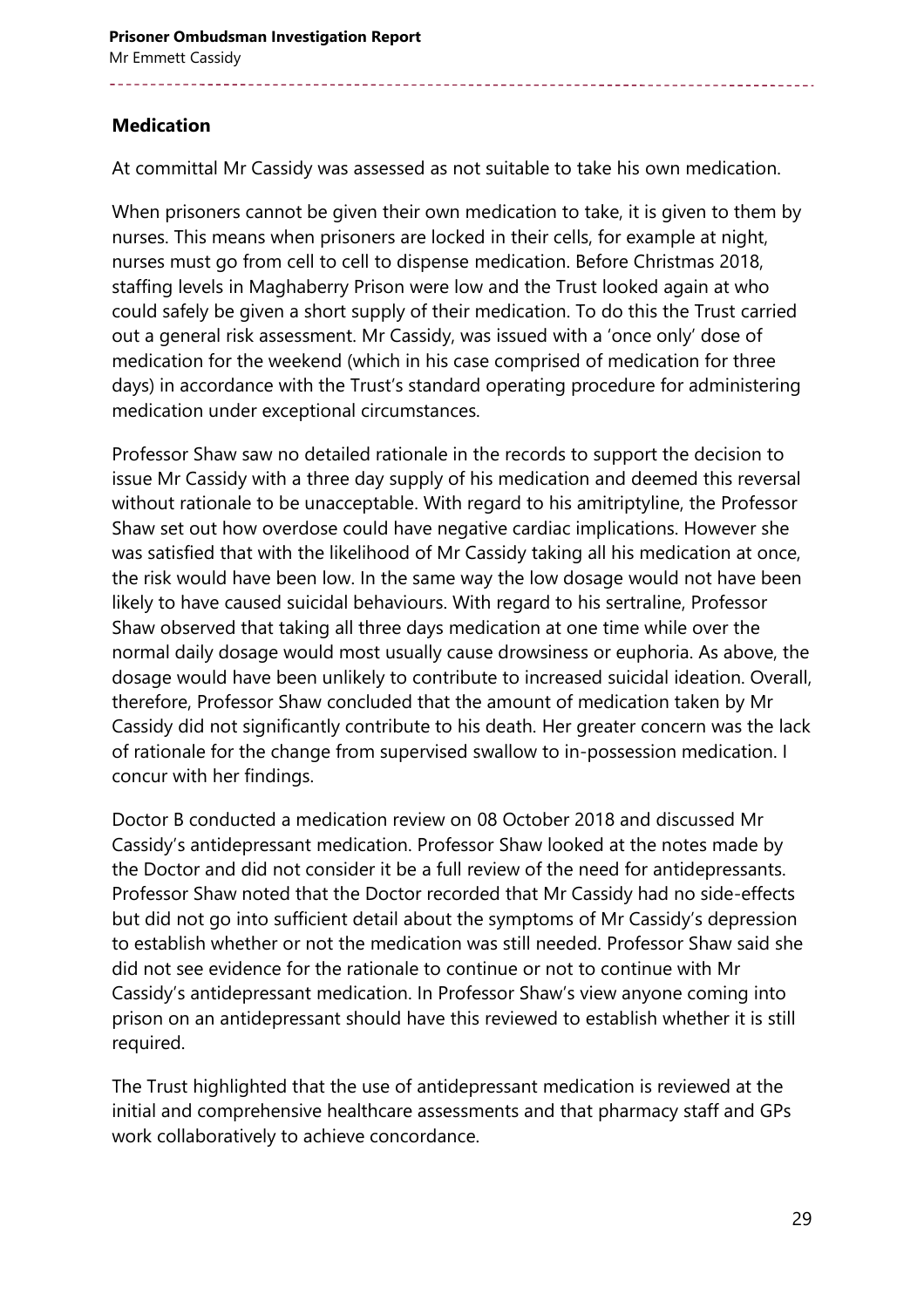#### **Case formulation and management**

Mr Cassidy's family reported mental health and serious addiction problems which had worsened following the death of Mr Cassidy's father in 2015. They also advised that he had received death threats and it was their belief that a number of unhealthy relationships had sparked a decline in his mental health.

Prison officers who managed Mr Cassidy in Roe House Landing 2 reported very limited knowledge of Mr Cassidy's background and underlying risk factors.

Telephone calls made by Mr Cassidy provided insights to relationship anxieties and potentially ongoing drug use.

Professor Shaw said that it was possible to piece together a picture of Mr Cassidy from the documents she had read but nowhere in his prison medical records was this drawn together, his needs formulated and a management plan set out for Trust and Prison Service staff to follow.

Having looked at all the information provided in this case Professor Shaw said it was evident that information was available to some people and not others and that knowledge of the whole picture would have assisted risk assessment and management. She said this is very common in prisons across the United Kingdom with different professionals working in silos.

Professor Shaw emphasised that Maghaberry Prison is not alone in experiencing difficulties with the management of people like Mr Cassidy with '*complex, subdiagnostic*' needs.

Mr Cassidy had multiple lower level vulnerabilities and there needed to be an understanding of how all of these mental health, substance misuse and learning

difficulties fitted together. In her experience this was a group of people that prisons do not get to grips with very well.

Ideally, she said, prisons should provide more trauma/psychologically informed care. She felt there was some learning from Psychologically Informed Planned Environments (PIPEs) she had visited in England may be helpful but acknowledged it

*Psychologically Informed Planned Environments focus are specifically designed environments which aim to create a safe and supportive environment. Staff working in these units are trained to have an increased psychological understanding of their work. There is a large focus on staff to prisoner interactions and prisoners benefit from a person centred approach and are given formal and structured report.* 

was resource intensive. She suggested that some of the principles underlying this approach and those used to address the needs of children and young people in secure facilities could be examined and adopted in NI prisons.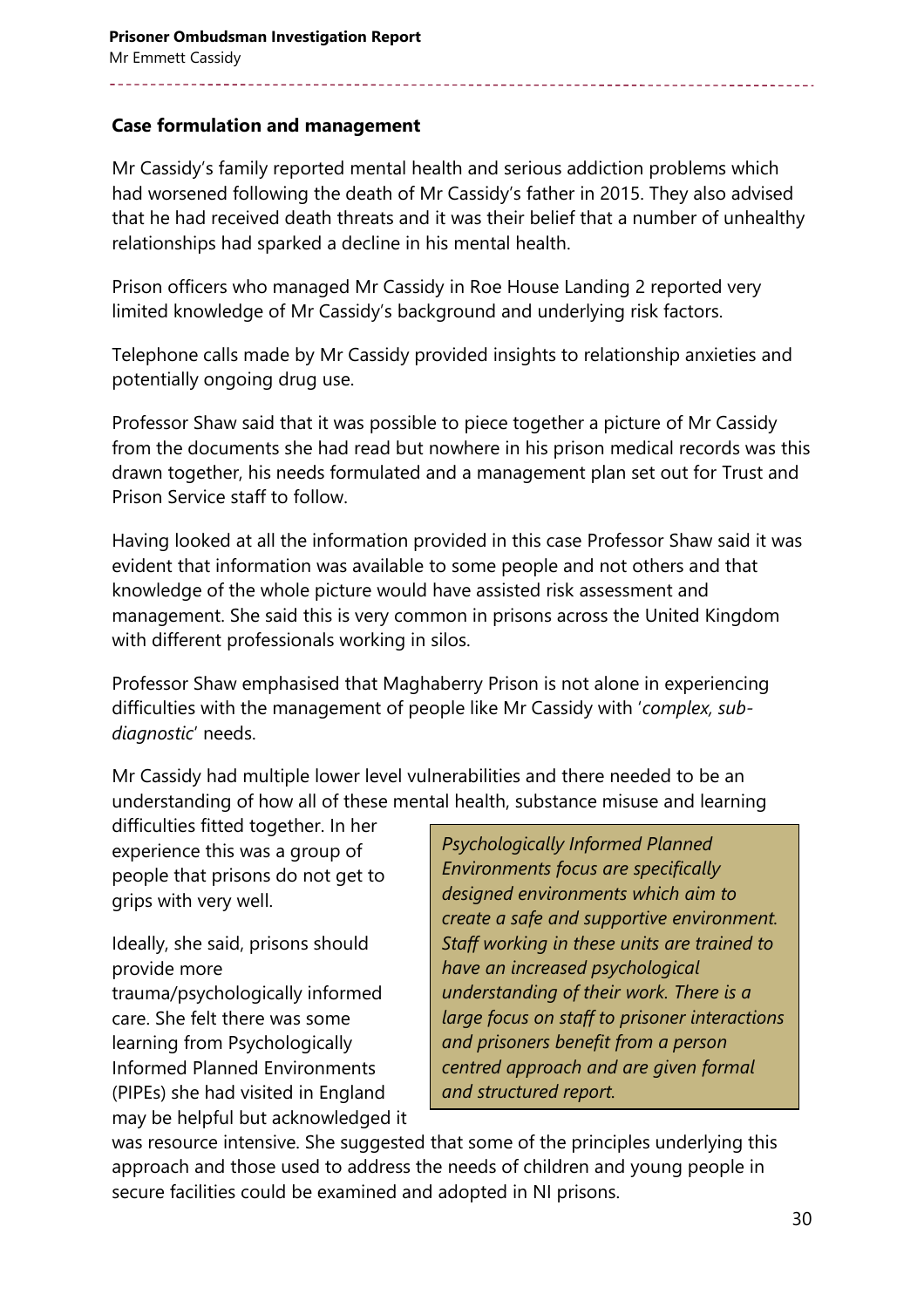I agree with Professor Shaw that it is important for the Prison Service and the Trust to consider how best to meet the needs of people like Mr Cassidy when they come into prison and indeed when they move between prison and the community.

One of the issues this case highlights is isolated decision making and silo thinking and working. Each of the individual incidents involving Mr Cassidy whether a visit not attended, a failed drug test, an adverse report, or dissatisfaction with his medication may not of themselves have given cause for concern but when taken together give a better picture of his life and experience at that time. Indeed it gives some insight into the mental turmoil and emotional pain he was likely experiencing. It seemed to me that Mr Cassidy was asking for help in all sorts of ways but no-one could hear him because there was not an appropriate diagnostic pathway to define his needs and respond.

This was the third death in custody I investigated in 2018 and two others followed in that year, a total of 5 have now been identified, where the need for a case formulation and management plan has been proposed as a way of supporting those with multiple complex problems but who fall short of meeting the criteria for secondary mental health care. An important consideration of this approach is proportionate information sharing between Prison Service and Trust staff so that all are working to the one plan.

The Department of Justice has noted the reference made in respect of case formulation and management and, has committed to working with colleagues in the Department of Health and others to examine if a new model of working which draws on this approach can be developed and tested for those with multiple, lower level problems who spend relatively short periods in custody and community. The Department will provide me with regular updates on the progress of this work.

I had made a further request for work such as this to be completed following a meeting with the Director, Reducing Offending and representatives of the Trust who provide prison healthcare services. In that request, 19 August 2020, I had raised concerns about adequate information being shared between community and prison care and between services working within prisons to ensure that prisoners received the best possible healthcare. My request was specifically that alternative models of care arising from current death in custody investigations be examined, Mr Cassidy's being one of these.

RQIA's review of how vulnerable prisoners are cared for goes some way to addressing concerns I have frequently raised regarding prisoner needs and my request to the Department. I will work closely with RQIA to ensure issues of concern continue to be brought to their attention and to the commissioning body for healthcare in prisons.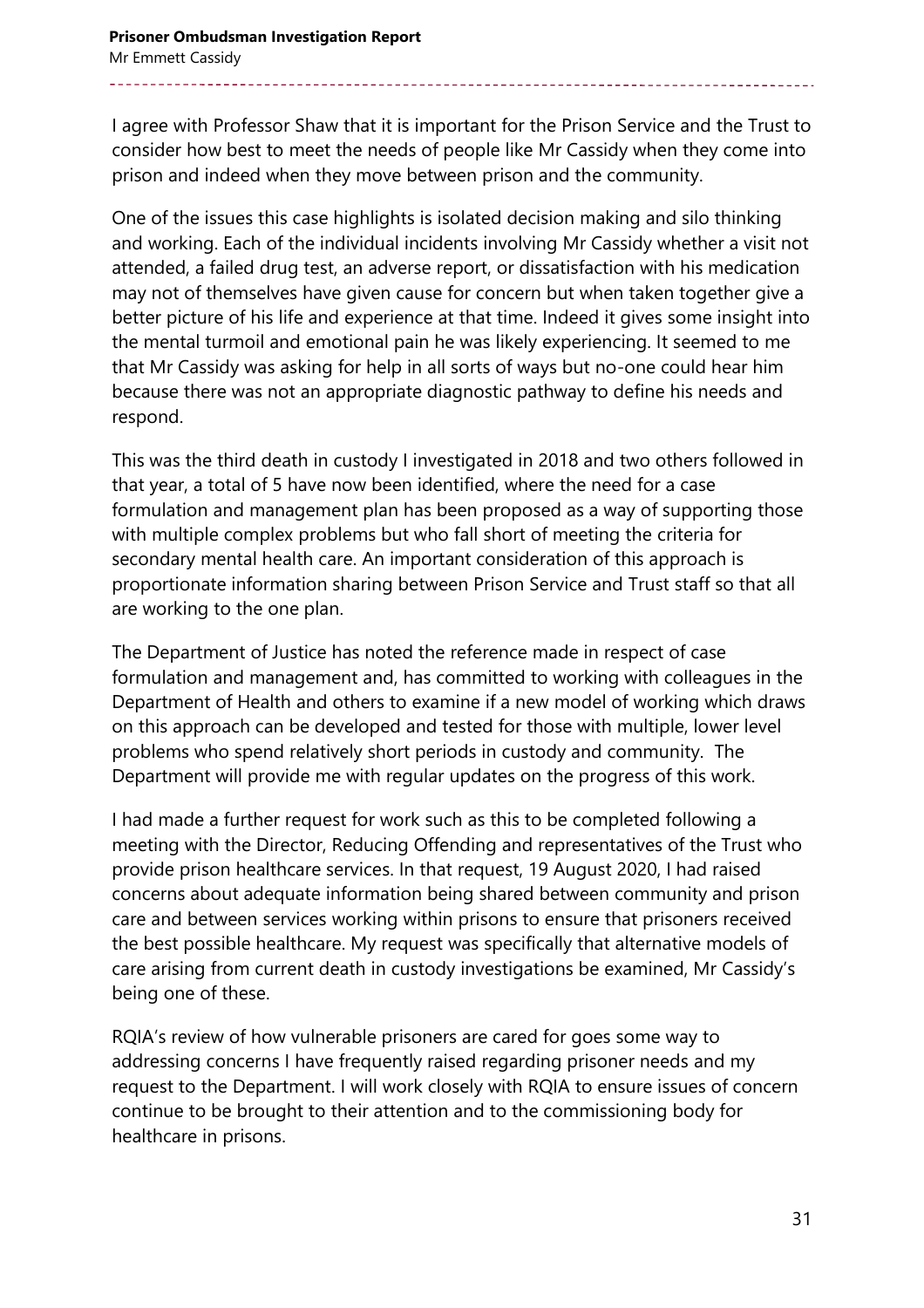### **4.3 Was Mr Cassidy appropriately managed on SPAR and was the decision to close the SPAR on 01 December 2018 appropriate?**

Three SPARS were opened on Mr Cassidy during his last period of custody. The arrangements have now evolved but at the time Mr Cassidy was managed under the processes set out in the Prison Service Suicide and Self Harm Prevention Policy 2011 (updated 2013).

Technically all SPAR checks were done and reviews completed within the specified timescales and involving the relevant people. However, I make a number of observations from an examination of the three SPARs:

- Each SPAR appeared to be treated as an isolated event or incident.
- Prison staff reported limited knowledge about Mr Cassidy generally and no insight into the reasons Mr Cassidy self-harmed and the possible triggers and risk factors associated with this behaviour.
- SPAR observation records were not in-depth.
- There appeared to be a reliance on Mr Cassidy reporting that he could keep himself safe or of his account of why he had self-harmed when what he said in telephone calls was different.
- There seemed to be an acceptance that Mr Cassidy cut for release.
- There was no significant follow up to potential stressors such as a reducing the number of visits and telephone calls.
- The Senior Officer who did the post closure review on 07 December 2018 had not been told that Mrs Cassidy had called the prison about her son so had no opportunity to explore this.

Professor Shaw's opinion was that the entries in all parts of the SPAR were superficial. She found no proper explanation of what the self-harm meant in the context of a person's mental health and life events. She said that there needed to be a greater emphasis placed on the importance of a thorough assessment and understanding of the self-harm incident in the context of a person's longitudinal history, risk factors and triggers. She also identified a need for staff conducting observations to have meaningful conversations with the prisoner.

Residential Officers have an important role to play in gathering intelligence about an individual's wellbeing from their interaction with other prisoners and through getting to know them and their life experiences. It is this knowledge that often alerts them to concerns about individual prisoners and it is this type of observation and information that should feature in the assessment of a person's risk factors and triggers.

Colleagues from the Trust and the Prison Service developed SPAR Evolution, a new people-centred model, which was signed off on 05 April 2019. The new operational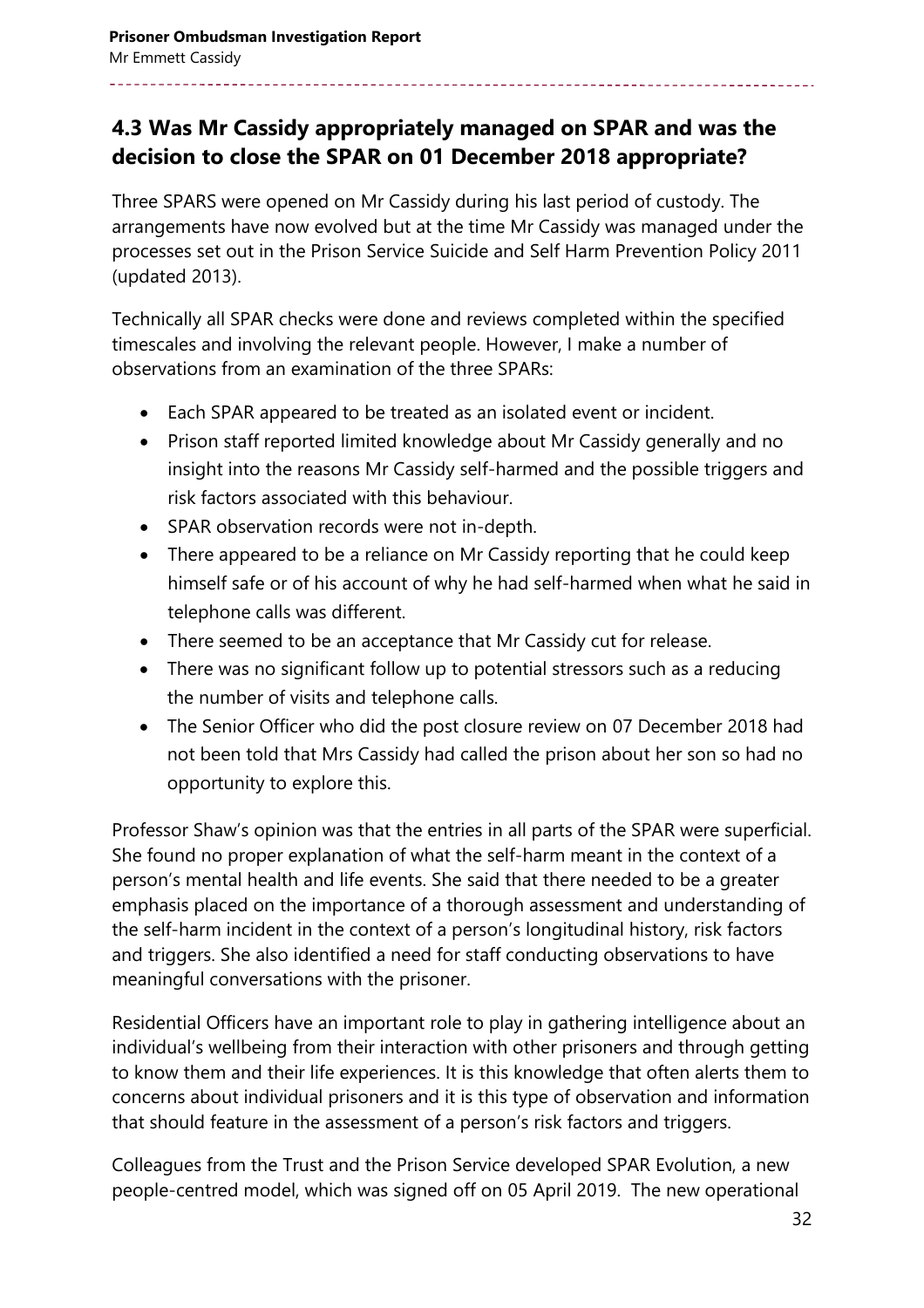procedures and a new IT solution incorporating mobile technology which meant staff were more informed about individuals in their care was rolled out in stages across all prison sites completing in August 2020.

While the new SPAR Evo has yet to be evaluated the shift in emphasis is obvious. This is a significant and important development for supporting prisoners. The encouragement to engage directly with the individual who is potentially at risk is also significant and can contribute to increased trust. However, without evaluation the full extent of the improvement is unknown. I endorse the RQIA recommendation for an external review of the SPAR Evo approach and emphasise the urgency of this evaluation being completed. I suggest that matters relating to training and refresher training appropriate for utilising SPAR Evo, including how, when and by whom a Concern Form is opened, should be covered in that review and I endorse it be initiated without delay.

### **4.4 Was the response to Mrs Cassidy's call on 05 December 2018 appropriate and did it take account of a recommendation made in a published report concerning the death in custody of a Mr O'Driscoll**

The Prison Service response to calls from concerned relatives has been raised in other death in custody investigation reports. In a report, published in April 2018, relating to a Mr O'Driscoll, the Ombudsman found that the Prison Service had learned lessons and changed its practice to an extent. However, in that case, due to shortcomings in how the Prison Service handled a call from a concerned relative, the Ombudsman made a further recommendation which was accepted in November 2017. The recommendation was:

"The Prison Service should issue guidance for staff on how to respond to calls from concerned relatives. This should include consideration of:

- The prisoner's custodial history and any recent/previous incidents of self-harm;
- Listening to a recording of any call made by a prisoner where they have threatened to take their life;
- Speaking directly to the prisoner;
- Consulting with healthcare staff; and
- Comprehensively documenting and sharing the actions taken by all staff involved to safeguard the prisoner."

As both mothers made the prison aware of concerns they had for their son's welfare, I want to be satisfied that the lessons from Mr O'Driscoll's case have been learned.

Mr Cassidy's case was different because:

• the staff were aware that Mr Cassidy had recently been on a SPAR;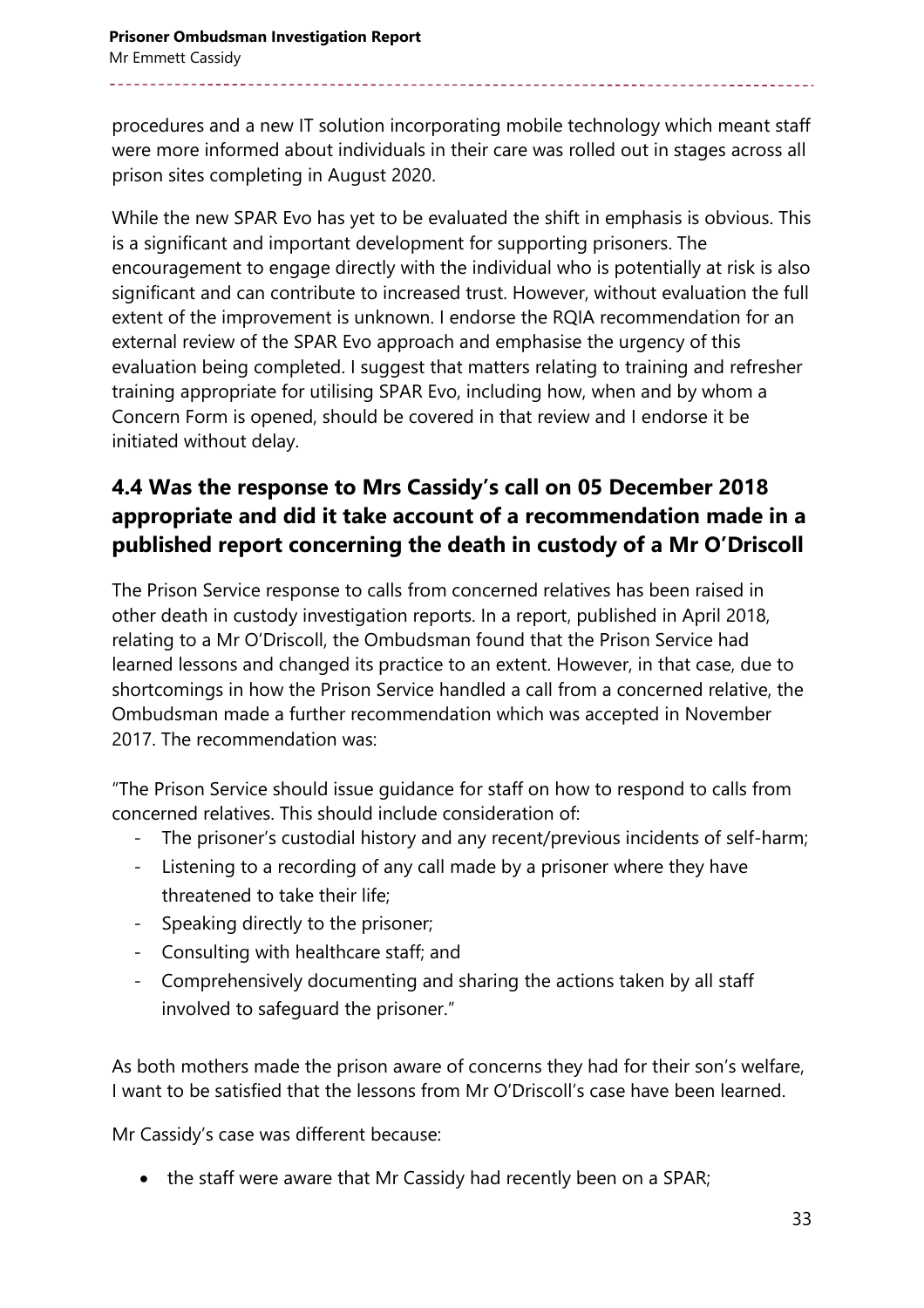• the night shift Senior Officer checked Mr Cassidy himself shortly after his mother had telephoned the prison but they did not tell him that his mother had called. It is unusual for prisoners to be unlocked at night unless for medication or some other exceptional reason. The fact that the Senior Officer entered the cell and had a conversation with Mr Cassidy was good.

In a telephone call with his partner the day after his mum spoke to the prison, Mr Cassidy told his partner he had felt like putting the rope up the night before. It's possible that the night shift Senior Officer's intervention made a difference.

The issue in this case was that no record was made of what action was taken in response to Mrs Cassidy's call and the Senior Officer who did the post closure review, two days later, and the officers on Mr Cassidy's landing, did not know that Mrs Cassidy's had told the prison about her concerns for her son.

The night shift Senior Officer said they likely did not make a record in their journal because they were satisfied that they had properly addressed the concern raised by Mrs Cassidy. With hindsight they would have made a record of what action they took that night. Even if they had made a record either in their journal or the night manager's report, it is unlikely, given what they would have recorded, that the record would have precipitated any further action or that this information would have been passed on to the Roe House Senior Officer and the landing staff. On learning of what had happened, the night shift Senior Officer submitted a communication sheet explaining how they responded to Mrs Cassidy's call. One housekeeping point is that the identity of the person who took the call in the emergency control room is not recorded on the Safer Custody log. This would be helpful should anyone later need to speak to that person.

Issues with recordkeeping has been a recurring theme arising from death in custody investigations. I appreciate that staff have many demands on them, often competing and arriving unexpectedly. This is less about recordkeeping and more about creating a culture in which the importance of recordkeeping is understood as a matter of safety. I again underline to the Prison Service the importance of making timely records of all relevant information in journals or other reports/systems.

Professor Shaw said that:

- Mrs Cassidy's concerns should have been discussed directly with Mr Cassidy.
- They should also have been fed into the post closure review.
- If necessary concerns from relatives should be passed to the Trust (may not have been appropriate in this case).
- The Prison Service should have clear mechanisms for this information to be passed to relevant groups within the prison.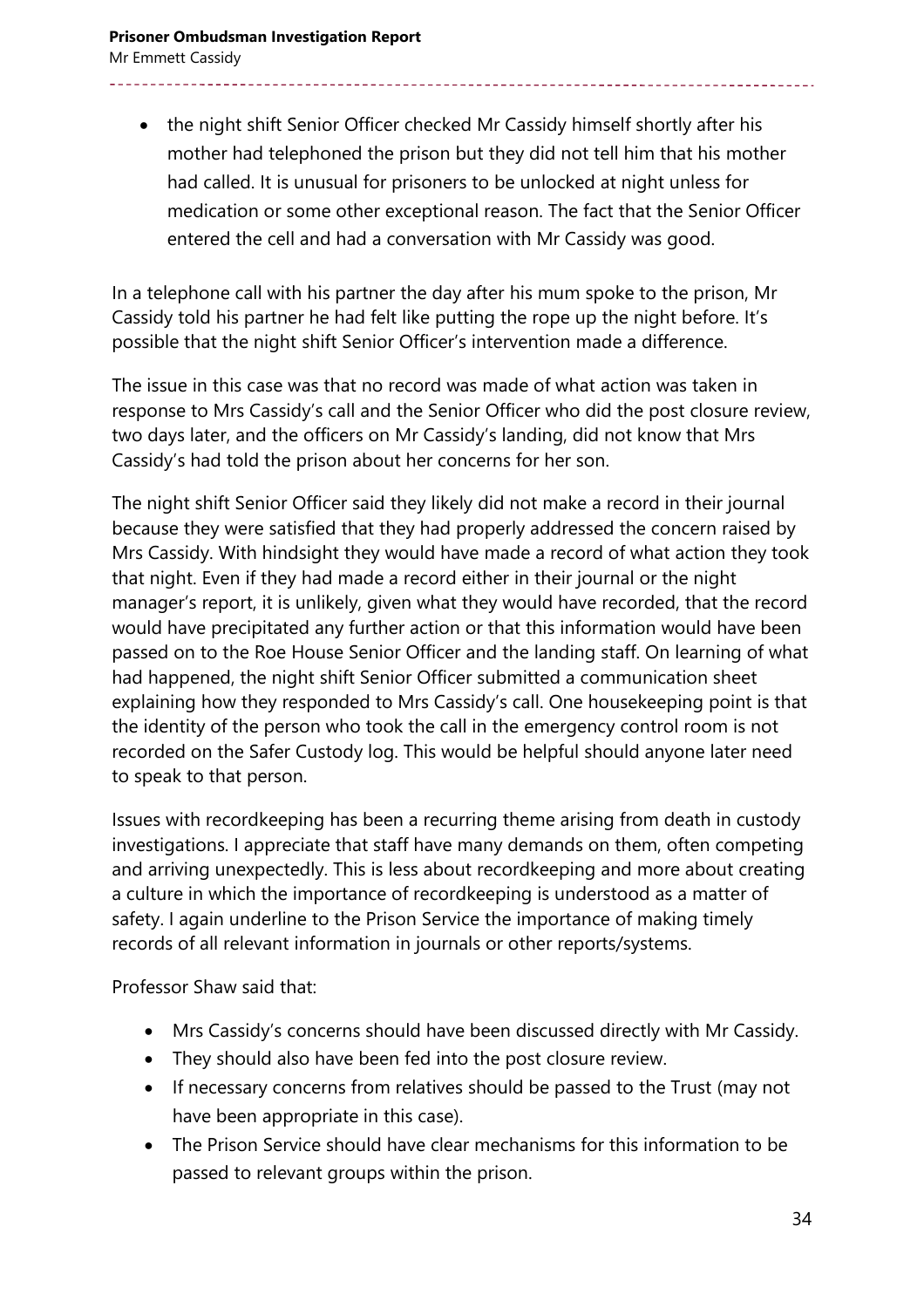I fully endorse this recommendation. There are a number of ways in which the concerns raised by Mrs Cassidy may now be handled differently because of procedures which were introduced after Mr Cassidy died:

- The Prison Service has updated its SPAR operating procedures and there is now a concern form that can be completed to document concerns about prisoners. In this instance, a concern form might have been completed by the officer who took the call from Mrs Cassidy in the emergency control room or the Senior Officer it was passed to. This record could have been copied to House Senior Officers so they were made aware of what the concern was and what was being done to address it;
- Maghaberry Prison PSST now receives copies of the emergency control room Safer Custody Log and calls made to the prison switchboard during normal office hours. The details are entered onto a spreadsheet and PSST staff review the action taken and decide if they need to do any follow up work. Those who are asked to take forward any action in response to a call are expected to record what they did in their journal or preferably under inmate notes on Prisoner Record and Inmate System Management (PRISM). This process now enhances the information available to senior officers and PSST in Maghaberry Prison.

I acknowledge the introduction of the updated SPAR operating procedures which the Prison Service advised has provided a clear route and enhanced communication through multidisciplinary input to the new operating procedures and a new IT solution.

It is important that the work done by Maghaberry Prison PSST to ensure there is a mechanism for information provided by prisoner's families to be collated and follow up actions recorded is replicated across the Prison Service.

#### **4.5 Was the response to the incident on 07 December 2018 effective and specifically was the initial response from Trust staff timely?**

Staff reported no issues with the resuscitation response. The incident response was reviewed at the hot and cold debrief meetings. A number of points were raised and discussed – access through grilles and timeliness of response from healthcare, but none had an impact on the situation. Additional prison staff responded within minutes of Mr Cassidy being found, the first nurse was on the landing within six minutes and a paramedic arrived on the landing within 30 minutes. CPR was maintained throughout.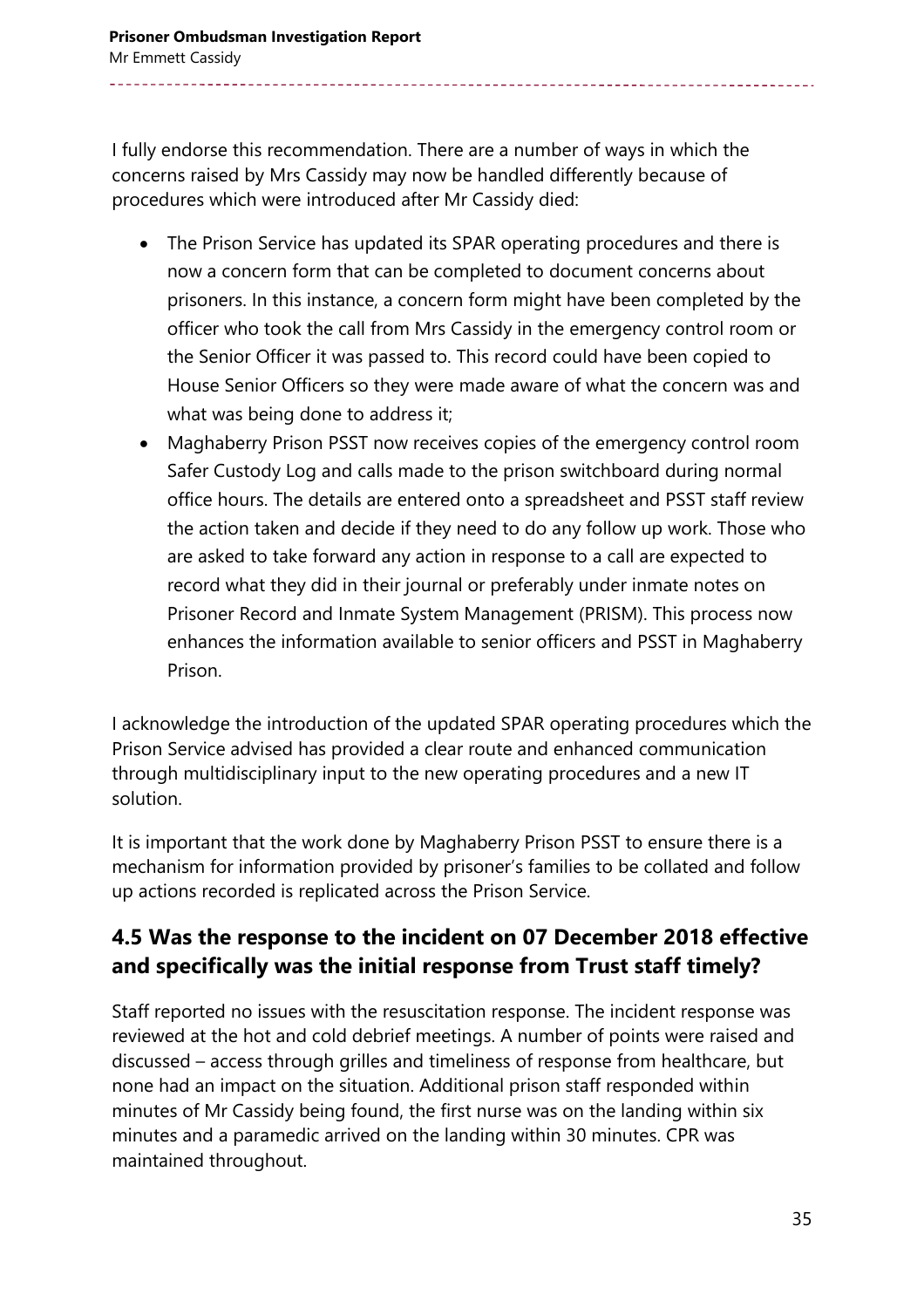Standard 25 of the Prison Service Suicide and Self Harm Prevention Policy 2011 (updated 2013) states that hot and cold debriefs must take place following a serious incident of self-harm or death in custody.

The hot debrief should take place as soon after the incident as possible and involve all the staff, where possible, who were closely involved with the incident. The purpose is to provide staff with an opportunity to express their views in relation to how the situation was discovered and managed, and any additional support or learning that could have assisted.

The cold debrief is expected to take place within 14 days of the incident and aims to provide further opportunity for staff to reflect on events and identify any additional learning. This also provides a further opportunity to check in with staff involved in an incident.

In comparison to some other cases, there was better representation at both meetings by Prison Service staff and Trust nurses who were directly involved in this incident. Prison staff raised no concerns about staff support. A point was discussed at the cold debrief meeting about individuals not feeling comfortable contacting Human Resources to arrange interviews/meetings and this was addressed by the Governor who chaired the meeting.

Professor Shaw had no concerns about the response to the incident and no concerns about the debrief procedures.

#### **Were there opportunities to predict or prevent Mr Cassidy's death?**

This was addressed by Professor Shaw. It was her view that Mr Cassidy's death could not have been predicted with any certainty and although there were missed opportunities in his care, these would not have prevented his death.

Mr Cassidy, she said, was always potentially at risk of self-harm and eventual suicide. It was therefore important to try and predict when someone may be at increased risk and then to provide them with ongoing and regular support/treatment. In her view the ongoing treatment should have included a review of his symptoms with appropriate treatment put in place and importantly good two-way communication between Prison Service and Trust staff.

Even with this type of approach she said it can still be difficult to predict an episode of self-harm and although this was recognised in Mr Cassidy's case with the opening of a SPAR, there was not a detailed exploration of what the current distress was about and how this related to the underlying information.

## **Section 5: Conclusions**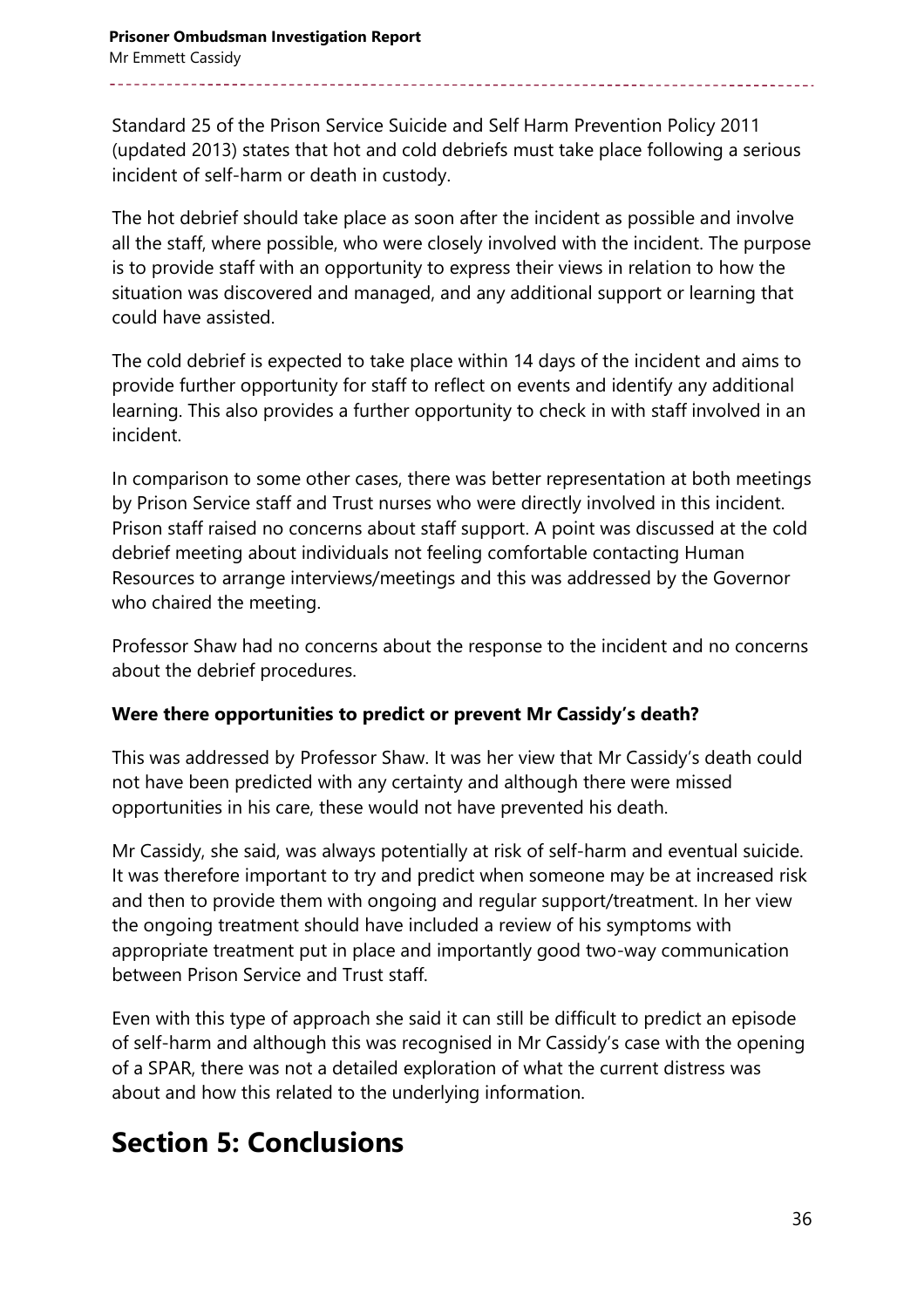With regard to my responsibilities to investigate Mr Cassidy's death and specifically considering the objectives of my investigation, I draw the following conclusions:

- i) My investigation established the circumstances and events leading up to Mr Cassidy being found in his cell on 07 December 2018. These are set out in Section 3
- ii) Mr Cassidy appears to have died as a result of the injuries he sustained after he was found hanging in his cell in Maghaberry Prison. An inquest to establish the cause of death is pending.
- iii) I accept the view of Professor Shaw that Mr Cassidy's death could not have been predicted with any certainty and although there were missed opportunities in his care, these would not have prevented his death.
- iv) I noted the opinion of Professor Shaw that prisons do not 'get to grips' with people like Mr Cassidy who have '*complex, sub-diagnostic'* needs and who do not meet the criteria for secondary mental health care.
- v) Mr Cassidy's case presents a challenge for prisons to work out how best to manage people with multiple, complex issues and vulnerabilities coming into prison and who are a risk of self-harm. Prisons and their partner agencies are in a position of having to respond to this when community services have been unable to engage the individual or have not been aware of their needs. Mr Cassidy's case is 1 out of 5 deaths in custody in 2018, where a proposal has been made for the Prison Service and the Trust to adopt a new approach of case formulation and management to support the needs of this group. This must include proportionate information sharing with Prison Service staff. Notwithstanding the challenges around this, it is important that a conversation around this proposal begins to see if a workable approach can be found.
- vi) I wrote to the Director, Reducing Reoffending, Department of Justice in August 2020 setting out the wider issues of concern which cases similar to that of Mr Cassidy's raise and asked that they are considered by the Departmental Health and Justice Improving Health within Criminal Justice Implementation Group. I would like to see some innovative thinking and proposals developed and tested on how we might engage with people such as Mr Cassidy differently to improve their lives, keep them safe and reduce the risk of them reoffending.
- vii) My investigation report again raises questions for the Prison Service about its SPAR procedures and how it responds to information it receives from relatives who are concerned about someone in prison. I know that the Prison Service has changed its procedures for supporting people at risk. I seek an assurance from the Prison Service that their new arrangements address the weaknesses identified in the process in place at the time of Mr Cassidy's death.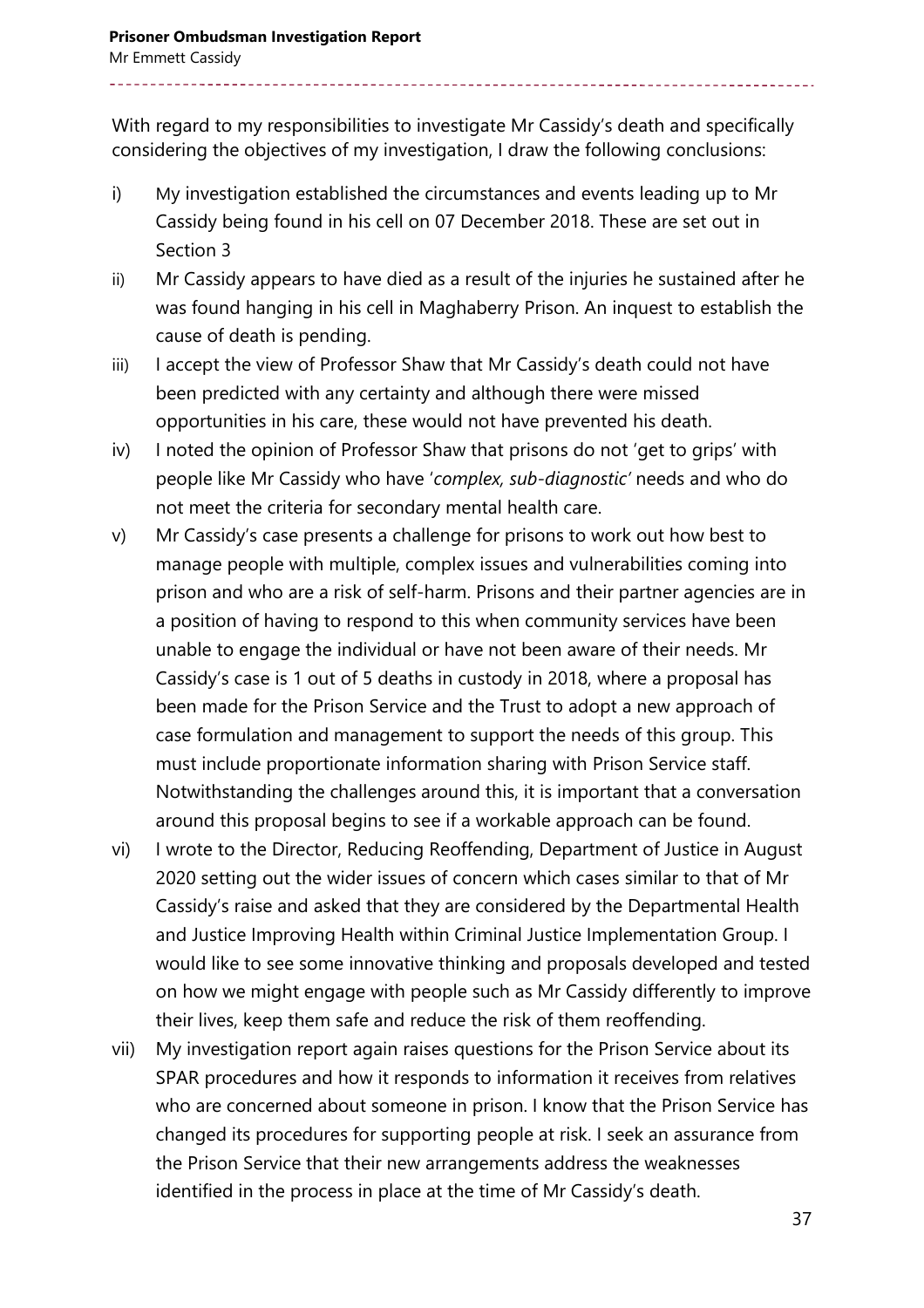- viii) A number of healthcare issues were identified in relation to medication, when community mental health records were requested and that Mr Cassidy was discharged from the mental health team caseload before these notes were reviewed.
- ix) Although Professor Shaw said that on balance it was unlikely that Mr Cassidy would have fulfilled the criteria for ongoing management on the secondary care caseload, she commented that he should not have been discharged from mental health team care before the community records, had been reviewed. I reiterate previous recommendations that community records should be requested at an earlier stage and make a recommendation to the Trust that a person is not discharged from the mental health team caseload until community records are reviewed.
- x) I have addressed, as far as possible, the questions raised by Mr Cassidy's family and provided an explanation of the circumstances leading to his death. I sincerely regret the time taken to provide Mr Cassidy's family with the report of my investigation.
- xi) In order to assist the Coroner's investigative obligation under Article 2 of the European Convention on Human Rights, I will provide the Coroner with the materials underlying my investigation.